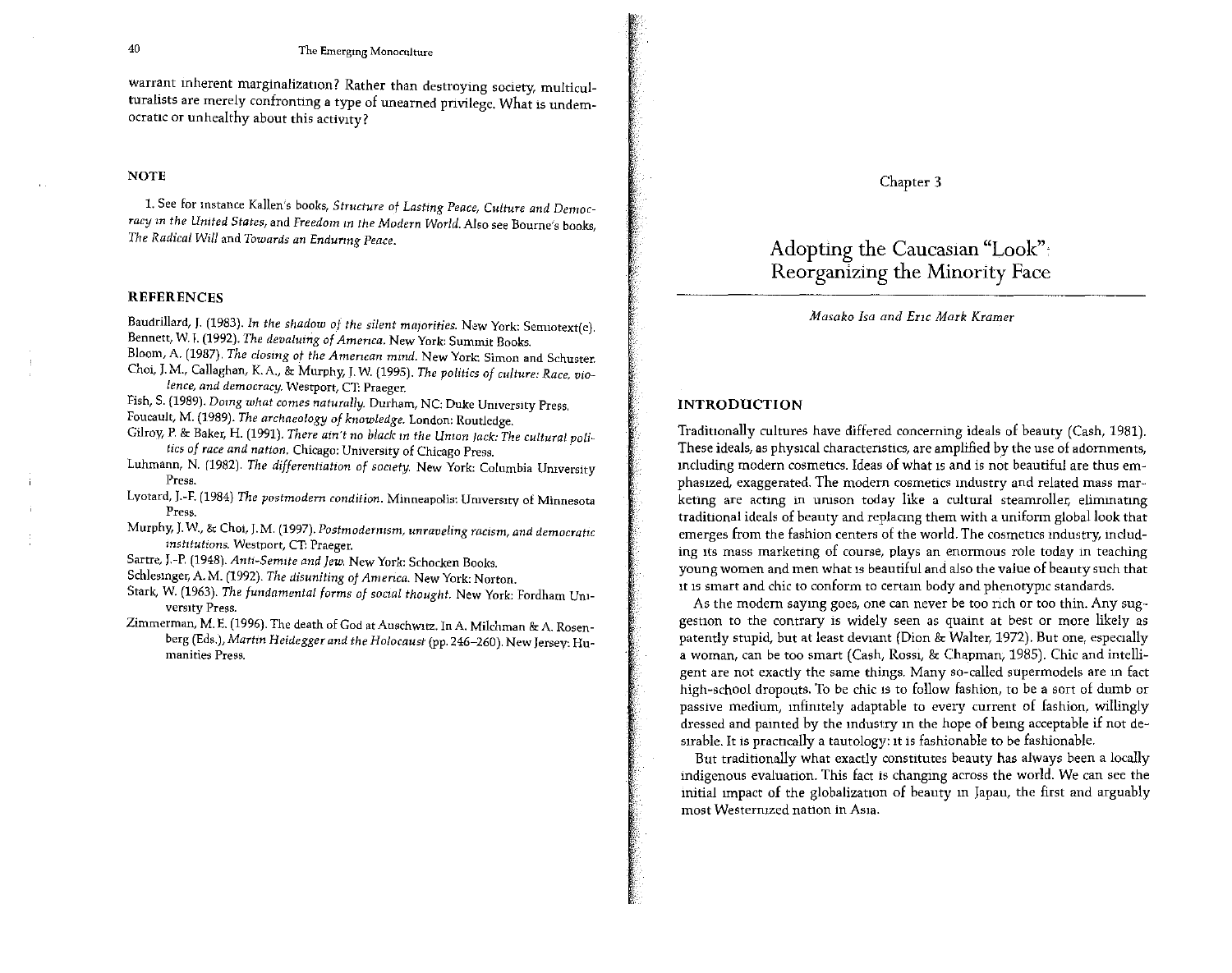#### Adopting the Caucasian "Look": Reorganizing the Minority Face 43

#### 42 The Emergmg Monoculture

The multibillion-dollar-per-year cosmetic industry is trans- not multinational, which means that it purviews a very narrow spectrum of what constitutes chic across national and cultural boundaries, effectively replacing local versions with the notion of a single global market selling cool.

In the past Iapan was influenced by Chinese concepts of beauty, but the modern sense of beauty in Japan is an industrial product. The modern version also saturates all of Japanese culture, not just the nobility, and it constitutes a special challenge because modern beauty is based on a Caucasoid (not Mongoloid) body type and phenotype, which mcludes larger breasts, eye folds, round eyes, longer legs, light hair and skin, and so on. Otherwise, as in the case of Sayoko Yamaguchi, who debuted in Paris, not Tokyo, the ideal Japanese beauty is a Westernized Oriental; it is, to recall Edward Said (1979), a Western version of what the exotic Orient should be. The chic official version of beauty is generated by a tmy cadre of high-fashion power brokers who then sell it to Oriental consumers as *their* ideal beauty.

The cosmetic industry as it is now configured originated in the industrial West and remains centered in Westernized urban cosmopolitan areas, such as Paris, New York, and Tokyo. This highly lucrative industry has a very powerful influence in creating a kind of real, a new "naturalism" that is anything but natural (Cox & Glick, 1986; Williamson, 1994). The "natural-looking" beauty IS difficult to challenge and even more difficult to achieve Without hours of sitting under the expert hands of an artist. The hypertrophic egocentrism that has imploded to a single celebrated face or look (for that's what the worship of celebnty IS) is not restncted to fashion models, as we see with the smgularity of "O." The TV personality Oprah Winfrey, arguably the most visible black woman in the world, takes at least three hours every day just for her hair, as well as several more hours under the guidance of a personal tramer, dietician, and cosmetologist. By the time she goes before the cameras on her TV show she is practically a mannequin who dares not move too fast or dynamically lest her face and hair come apart. She is a model minority, doling out mainstreamsounding advice without herself having ever been married or having ever raised a child. Like most model minority exemplars, she is one who can hardly be emulated. As noted in Chapter Six of this volume about mmonty spokespersons, Oprah (and Martha Stewart) is a category of one. Yet she claims to be an expert and spokesperson, with a huge megaphone, for both women and blacks. She is very removed from the daily experiences of the groups she claims to not jnst be a member of but a prime example of success for.

However, as a herome, she fails to demonstrate an alternate path and set of principles for her followers, for even she cannot escape the larger hegemonic forces Impmgmg on women's self-esteem. Her success IS in fittmg with the mainstream culture's version of the ideal woman and ideal black woman. Even though they may bemoan the power of the beauty myth, most women still contmually struggle to measure up to the mcreasmgly mass-mediated, pervasive version of what is beautiful, desirable, and acceptable. Even models suffer

from the power of the myth, many (including Oprah) struggling with weight "problems" to the point of needing psychological and psychiatric care.

As for Japan, although these standards may have originated in foreign lands, they now dommate the psyches of Japanese people through mtercultural transmissiou, cultural borrowing, and the power of mass marketing. Via cultural fusion and integration, these values have become Japanese. Modern (visiocentric) boys and girls stand before their mIrror Images and compare themselves WIth the buffed and beautiful fantasies of digitally enhanced nobodies (literally so, as they are sometimes computer-generated VIrtual people) on magazme covers (Kramer, 1997; Kramer & Ikeda, 2000; Wolfe, 1991). Millions are obsessed with a relative handful of fabncated body Images (Cash & Wunderle, 1987). This IS the power of mass mediation with its fantastic narrowing of horizon. A single persona "speaks" to millions SImultaneously. This is the concentration of will-power-drive that characterizes massified visiocentric modernity (Kramer, 1993; 1994; 1997).

Homogenization manifests the Western ideology of bourgeois positivism with its faith that life progresses by solving a series of discrete problems and that each problem has one best solution, which is discovered through the therapeutic steps of the one best way to think and believe. Experts become distant personae who never listen, who cannot hear, for the structure of the commumcation process is manifestly dictatorial (Lyotard, 1984). According to this Hegelian dream, Insofar as people are rational, human life will converge on the one best culture or way to live, which, by comcidence, Just happens to be the style of thinking, believing, and actmg that ongmated in Western Europe. This is to be expected because the ones domg most of the communicatmg are Western Europeans and their former colonies. Thus, their ethnocentrism is manifested in their messages; perspectivism is inflated to global validity via the status conferred on it by virtue of being "the message" that is globalized by means of telecolomalism (Ikeda & Kramer, 2002 Kramer & Ikeda, 2000). All that is needed is mass education, all from the same book. This is what is unique about late modern cultural transfer. Modern mediation is not exchange between traders facing each other eye to eye. Rather, it is a one-way disembodied electromc message (not a conversation, exchange, or negotiation) WIth a single voice that is deaf, being attended to by the masses, that is, by a huge synchronized aggregate of individuals WIthout a sense of community unless It be a cybercommunity. They are mesmerized by the rhetoric of the technological power m and of itself. People rush out to buy the means of mediation, a radio or television or personal computer *(personal* stressing the Isolation of VIewmg by one's self, like "bowling alone"), for the technology itself is the message (McLuhan, 2001), and the message is "get with it," be modern, even futuristic (by skippmg the now altogether, for the future is here today!).

The first lesson is that the positive progressive voice is new and good; one should listen to it because it is the solution, the path, (the) (ab)solution and happmess. It knows reality positively. This is self-evident, for after all, just look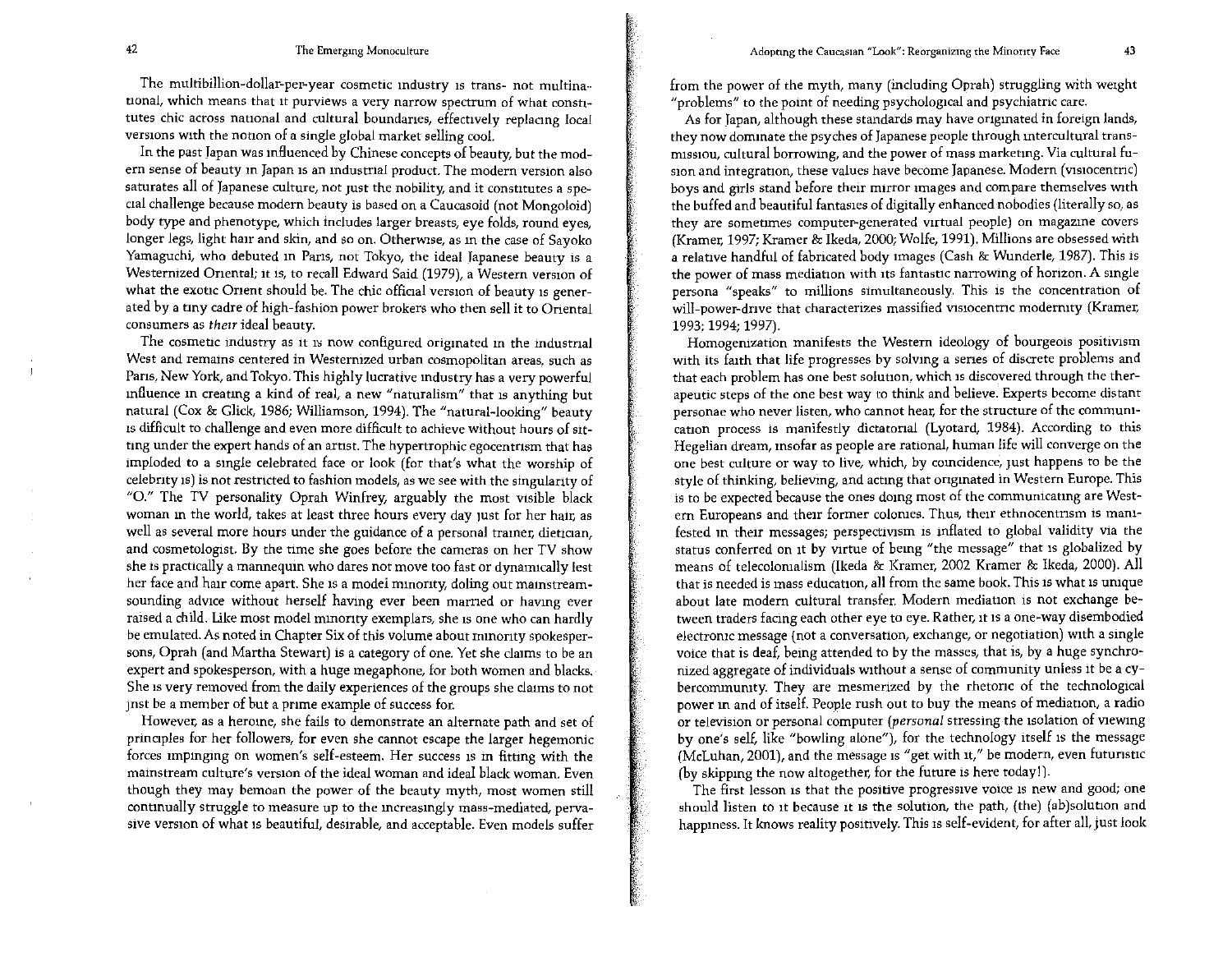at the way It arnves. The gadgetry confers status onto the message, which cannot be separated from it; form and content are one. The message is the way to a satisfying future; in fact it *is* the future (Mumford, 1966). You just need to stay tuned to not fall further behind, to stay "current," like the electricity that brmgs the world to us.

#### THE GOD-MAKERS

Careful meditation on and worship of the ideal beauty images preoccupies the psyches of millions. Mass media create a collective psyche that shares a very few (if not smgular) images of beauty. Primarily women editors of fashion magazmes and Hollywood castmg directors comb through thousands of wouldbe idols, selecting the right look. Tens of thousands of teenage girls and their parents invest in photo sets, cosmetic surgery, and hair work to conform to and complete the mythic circle and desperately try to become a model, even a supennodel. But first the hopeful must be selected by those with super-visIOn, the bosses of the image, the gatekeepers. Their power is enormous for they are the vision givers and god-makers, the teachers. Following Carl Jung's (1981) observation that myth is collective dream, we agree with Naomi Wolfe's (1991) application of this insight, that what we are discussing here is a beauty myth and the shamanic might of the media apparatus to create and propagate it, now to global audiences. The beauty myth IS like a dream, which IS essentially not the same as the actual. It is of the realm of virtue. As such, it can never be actualized but instead remains a constant exemplar and evaluator, an irritating taskmaster and authoritative threat to actual women.

There has never been a power or age like this one. It is the age of mass seduction, where heavily hyped nymphets tear their own clothing off before screaming preteens while strutting before cameras singing "I wanna be your lover," which, of course, is impossible. A time when children's toy makers argue over which video game babe offers the most booty, *Tomb Raider'S* Lara Croft or *No One Lives Forever's* Cate Archer *(Maximum* Pc' August 2001, p. 96). Through the gadget power of interactive video, you can make these "women" bounce again and again. Roland Barthes (1973), who brackets the metaphysics of realism, notes that myth is neither true nor false; rather it functions to dehistoricize, to decontextualize, we say to deactualize, and thus and ironically naturalize a virtual reality that is an invention, a mere contingency masquerading as an absolute. Naturalism IS an ideology, a mythic process. It is ultimately a political move, a rhetorical ploy to make the contingent seem eternal and therefore beyond criticism. Thus, we are talking here not merely of the politics of conventional colonial encroachment and overt oppression but of the politics of the self, which is the most egregious trespass for it invades the confidence people have in their own value. No assault could be more intimate. It threatens their sense of self-worth in the all-important life of desire, of a person's WIsh to be wanted, accepted, and even worthy of amorous pursuit. Threatening a person's sense of self-worth is to assault them below the belt as it were, to make them insecure and then manipulate those insecurities explicitly for the sake of profiteering. This is not new. What is new is the global scope and psychographic precision of the efforts now under way and the narrowness of alternatives being entertained.

As Mircea Eliade (1998) states, the Important question to ask about myth IS not merely if it is true or false, especially in the case of aesthetics, but rather to determine if it is alive or dead, for living myth is image that is manifested as prejudgment (prejudice) and as such lies outside the reach of reflexive reason and analysis. Either you are or are not beautiful. Research indicates that people make this judgment of others' physical characteristics within ten seconds (usually *less*) of first contact. Living myth is not seen as myth at all. Rather, it is simply the real. Living myth means that the myth, the evaluation, has become an integral part of perception itself.

This chapter is an effort to rehistoricize, to recontextualize the concept of beauty in Japan, and thus to demythologize (denaturalize) it, rendering it available to analytic scrutiny.

#### THE PATH Of BEAUTY

~~; ,~,\'

 $\sim$ 

1·

~~

 $~\cdots$ 

What characterizes modernity is an obsession with space as such and the expansion into it, the exploration of it, the fragmentation of it, and the replication of it. Modermty IS not new. It first erupted into Western consciousness with the classical Greeks, reaching its ancient zenith in imperial Rome. Then it subsided as the West vacillated, becoming predominantly two-dimensional again for about twelve hundred years (Gebser, 1985; Kramer, 1992, 1997). The apogee of the second eruption of three-dimensional spatial thinking (with its attendant dissociative consequences leading to the valuation of "disinterest") occurred at the height of the cold war between the Soviet and Western industrial economies. Since about 1975, the consciousness of time (already crystallizing with Benjamin Franklin, Henri Bergson, Edmund Husserl, Albert Einstem, Pablo Picasso, Henry Ford, F. W. Taylor, the Blitz, an obsession with accelerating computation, etc.) has marked the so-called postmodern West. Although ample evidence has been amassed to demonstrate the current struggle to spatialize and control time (reified fragmented, measured existential duration), spatial thinking 15 still a major aspect of the Western world. This is clear in the continung project of the age of exploration (globalization) and the domination of the philosophical ideology of empiricism. Under these conditions, the direction of transmission has almost always been from the "advanced" nations to those still "developing" (according to the hegemonic criteria deployed by the advanced countries, criteria which, when applied reflexively to the West, just happen to demonstrate its evolutionary superiority).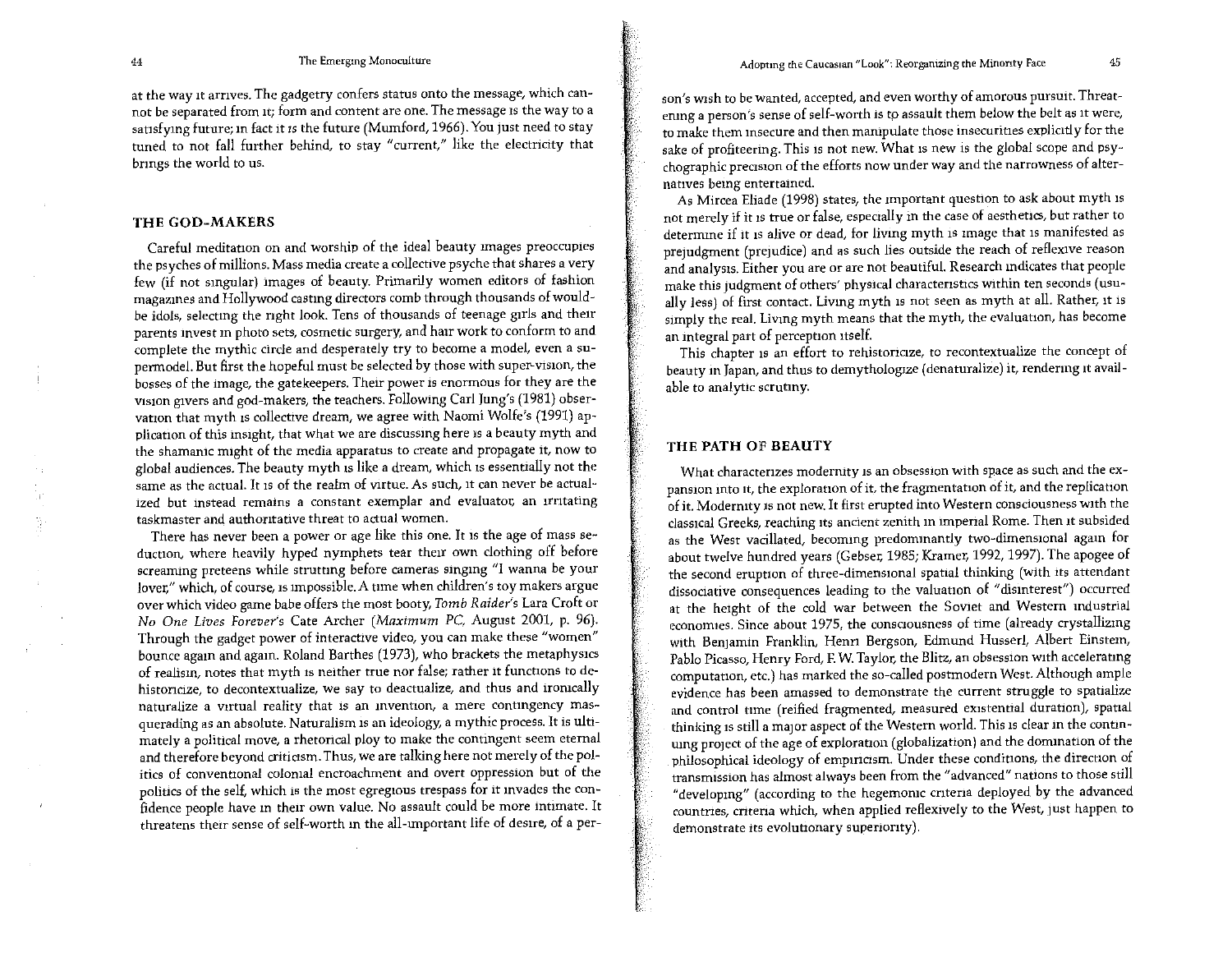In the face of colonial wealth and power, developing nations have wished to be developed, too. Why? After initial resistance and attempts to protect traditional identities, military and economic sanctions launched by colonial powers have tended to bring the less developed around to accepting the criteria of advancement so generously offered. They, the backward peoples, are contmuously told, in modern linear (spatialized) terms, that they are "backward," and "culturally lagging" behind the forward, most advanced leading authorities. Leading to where? A utopia, of course, which is by definition unreachable because it promIses permanent progress. Insofar as they internalize this way of thinking and accept the lifeline that has been given to them-a line extending, in classically narrow-minded variable analytic style from primitive to advanced-they come to see themselves through these metaphors, this scheme of comparative/competitive human development, as indeed underdeveloped.

,~

This neo-Hegelian notion of developmental evolution extends beyond mere technological know-how. It inevitably implicates the entire globe (physically and psychologically), applying a single scale to all societies, so that it is not merely technologies that are evaluated as comparatively inferior but the people who created the inferior technologies. Hence we have the periodic recurrence of global scaling from Buffon and Linnaeus m the early mneteenth century, to Alfred Binet's IQ testing in the early twentieth century, to Richard Herrnstein and Charles Murray's *Bell Curve* (1994). In fact, Francis Galton (a cousin to Charles Darwin) along with his follower, Karl Pearson, launched mathematical social science as eugenics. Modern materialism reduces the value of a people to the power of their technology. Such global criteria, which are applied to the entire world with such ethnocentric audacity, are imposed by the powerful onto minorities, for the very act of measuring is a one-sided conversation whereby one person defines another with categories and scales of his or her own making. The definer has power over the defined. Minorities are thus established in the very process of reckoning them and objectively (for the same scale is applied to all equally) "proving" them to be backward. Of course the calibration of the scale, and the human characteristics selected as salient and included (privileged) as the very structure of the operational process of definition, manifests the ethnocentric attitudes of the designers of the scale (despite their pretense to be unbiased). What Jim says about Bob mayor may not tell me something about Bob, for it may be forever indeterminate. But it surely, manifestly, tells me something about Jim. The scale mayor may not reveal something about those subjected to it. But it certainly tells me about those who designed it. Yet the rhetoric of instrumentation insists, "Look for yourself!" The unbiased expert will say, "What a pleasant surprise. When I apply my scale to myself, I come out on top! This is not a cultural bias but a disinterested observation because, after all, I applied the scale to myself just as I did to others. Never mmd the fact that I generated the scale, thus reifymg my own perspective, reifying and elevating my own values to the status of universal validity by virtue of the fact that I then go around applying it to everyone in the world." Thus, whole countries can be ranked from one to ten in beauty and desirability.

To be developed and advanced in part means to be modern, smart, and chic, all of which usually means Western and presumes wealth In a stnctly and restrictively materialistic way, because that fits the metaphysical prejudice of quantitative methods. A case in point is Bhutan, which is presumed to be one of the least developed nations and peoples on Earth, despite having cultural practices rooted in thousands of years of tradition. When told that the United States enjoys a standard of living seventy-eight times higher than his countrymen, King Jigme Wangchuck of Bhutan retorted that he doubts very much that gross domestic product is identical with happiness; he doubts that Americans are seventy-eight times happier than Bhutanese (statement made at the 1987 South Asian Association for Regional Cooperation, hosted by Bhutan). Bhutan is a pnme example of a country under great pressure to open up and develop, but the country is trying to control its own destiny. Thus, the government strictly controls tourism. The notion of development being applied to the Bhutanese according to many Western Christian missionaries includes moral development, as many Web sites run by such organizations decry the fact that the king married four women at once, all sisters, and lives with none of them (each has her own house). Yet Bhutan is famous for gender equality. It is traditional there among the Buddhists for a woman to have several husbands, too.

The criteria and definition of what counts as advanced and developed (and presumably happy, according to positivism) originates in the most advanced and developed centers so that the evaluation is biased in favor of those who see as salient such characteristics as number of televisions or telephones per thousand population. The measures come from the urbanized who are economically and technologically privileged. Yet the suicide rates among the privileged are much higher than among traditIOnal, backward peoples. Throughout the great age of globalism (beginning in the 1400s), the seduction of wealth and power has led to comparative rankings, self-appraisals, and competition. Thus, we have the first, second, third, and, some add, fourth worlds. This very way of seemg and evaluating the world is highly restrictive and purely economic in the modern Western sense of the term.

## BACKWARD AND FORWARD JAPAN

During the nineteenth century, Japan perceived itself as backward as compared with forward nations like Germany, the United States, and England. Presuming the authority of Western criteria-after all, gunpowder and a belligerent mindset willing to use it is quite convincing-the Japanese came to accept this comparative conclusion. According to Western criteria, of course, the West was advanced, progressive, and positive. Thus, with the Meiji Restoration,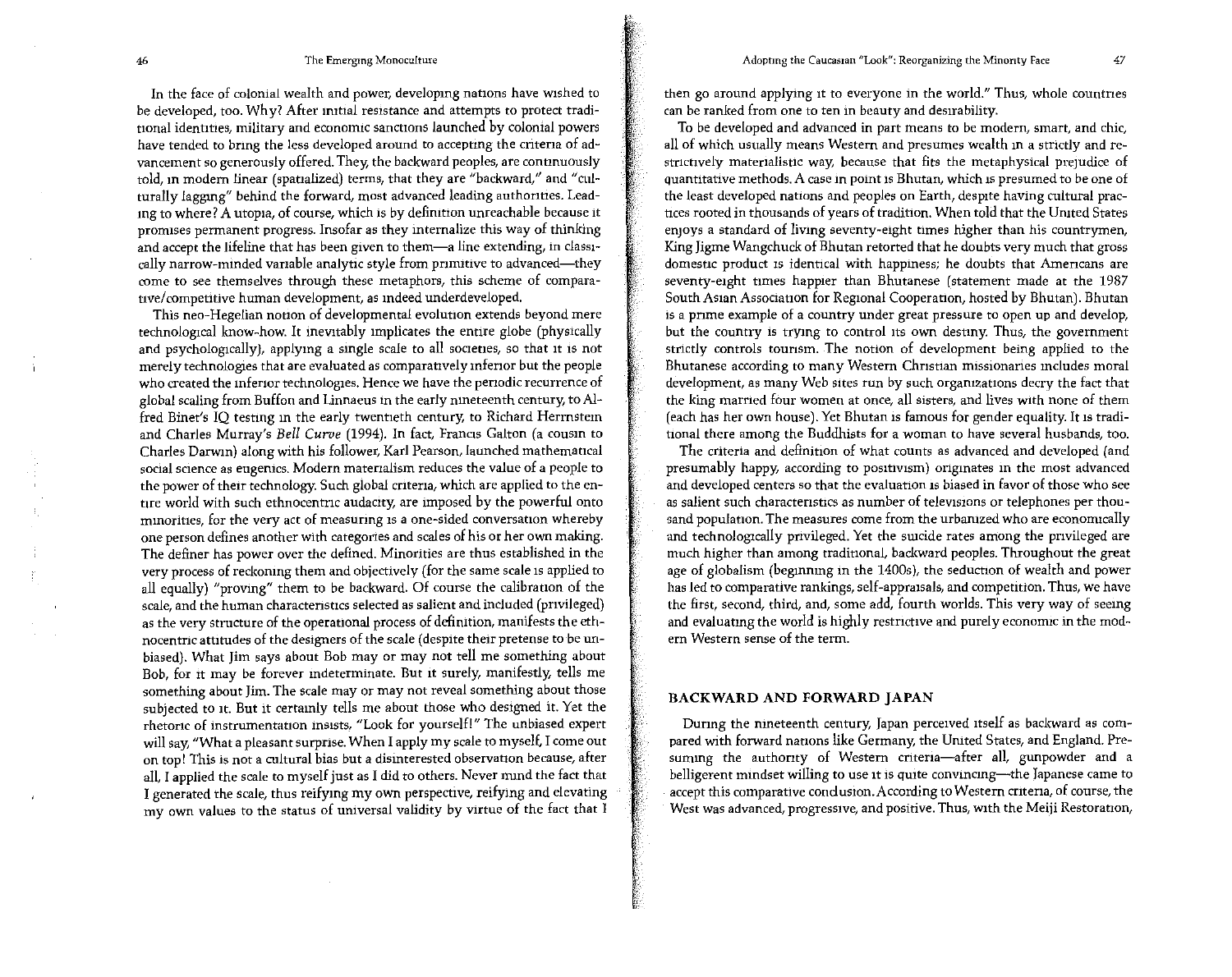Tapan launched itself into an all-out effort to catch up, which mcluded, to the detriment of the rest of Asia, the Japanese mimicking of Western-style colonial ambition. Of course, to be advanced, one must assume some final goal, and (as has been explicated elsewhere) the definers of the final solution live in the centers of the West. Colonial expansion leads logically to global conquest. This is the final solution, the completion of salvation via the domestication and cultivation of the wild, which most especially includes "dark savages." However, this program, this utopian goal (i.e., various incarnations of manifest destiny rooted In the natural superiority of some peoples and societies over others) is a figment of the Western urban imagination.

Although phenomenologically an essentially shared ambition can be discerned, each version of colomal ambition can be analyzed as historically and culturally contingent. That is, although the same logical form is evident, clearly there is a unique age of global expansion that can be traced in its origins to the rebirth of the ancient Alexandrian dream of world conquest, revisited by the Romans, and reborn with the Renaissance. The inspiration remains the same despite technological and historical differences. Each reincarnation of this world ambition gets stronger, improving on the limitations of its previous manifestation. In its current manifestation, Western globalism can be seen as what Jared Diamond (1993) calls a cultural steamroller, eliminating a myriad of languages and cultures in its path; what Friedrich Nietzsche, a hundred years before Diamond and sensing the rising tide of fascism in Europe, called the elimination of the play that enables experimentation at living. Alternative lifestyles, legal systems, religions, economic systems, value systems, belief systems, and motivations are seen from the center as merely contingent deviants that must and will (by the laws of nature no less) eventually "tend toward the mean," which means the majority with its central tendency. Hence the obsession with measures of regression and correlation that characterize Galton, Pearson, and Yule's version of Western social science.

The current Western expansion makes Roman imperial ambitions pale by comparison. To have a future, developing nations are confidently told they must get in and online. Some mainstream writers, such as the neo-Hegelians Gudykunst and Kim (1997), who mterpret the world from the center, even equate such conformity with "evolution," "becoming mature," to "upward and forward" progress along an evolutionary dialectic, and bemg "mentally healthy!" Local diversity is labeled by them a "defilement"; a pathetic attachment to backward parochialism that must be eliminated for people to grow mto healthy "transcultural identity" or "personhood" (Gudykunst & Kim, 1997, p. 364).

The success of the United States during World War II underscored the validity of its path to the future, proving that alternative ways of seeing time and the future are inferior. Not only do the victors write history, but so, too (and more Important), they define the sense of the possible; the future. Those who wm determine the course of future history, especially when the winners think in pseudo-religious (Hegelian) notions of destiny and fatalism; conform or fail.

## THE NEW, IMPROVED MODERN BEAUTY

!~. 'I f ·;1' ,t

,~,

~'

~~

ft;-

During Japan's self-criticism and its resultant clamor to catch up with the West, she not only embraced machine technology but also white Western/ American ideals of female physical beauty in place of her own traditional, indigenous ideals. This transmission was a part of an Othering process, at least In a Lacaman sense, whereby a false alter ego or Other IS created m massmediated images. These images are promoted as advanced, modern, and as such desirable. Not just physical culture and technology can be advanced, cuttingedge, or obsolete. With the advent of positivism, people, too, becoming reduced to measured functions, resource base, and behavior patterns, are seen through these adjectival lenses. Thus Japanese women were taught that a certain type of beauty IS what Western men want, and that so far as Japanese men are forward thinking, they also want this foreign style of beauty; therefore, in their mode of conforming to what is expected of them to be desirable, they should also desire to look Western/modern. Otherwise, they were out of date, old fashioned, and ignorant. In this process, Japanese women were also taught that style and beauty is something one does not have mherently or naturally but 15 something that one can buy at a store and put on (be it Western clothes, hairstyle, or cosmetics). The notion that beauty can and in fact must be bought serves the obvious interest of those who have it to sell.

Thus, beauty in Japan changed dramatically to a commodity first found in advertisements and then in products. Beauty had a price. It was an essential part of opening Japan to international trade. Thus we have the commercialized image of beauty found in many advertisements, especially those promoting the sale of Western-style cosmetics and their manifest ideal face. The ads worked as mirror imaging (Lacan, 1982; Williamson, 1994). Nothing less than self-esteem was at stake (Cash, Rossl, & Chapman, 1985; Miller & Cox, 1982). Thus, the female Japanese face was systematically devalued and then hijacked.

Nothing less than the faces of Japanese women were reevaluated in a mIrror held up by a dommatmg Other, the Western hand. And they were found lackmg. The very face of Japanese women was thus seen as a problem and Westernization as the solution. This is the essence of hucksterism. First comes the pitch, which includes the claim that there is a problem, of dissatisfaction, followed by (luckily, even coincidentally) the solution! Here we have the confluence of economics and personal imagination, the political economy of desire and self-esteem. As has happened all over the world, with Japan being one of its first and greatest successes, the Western media apparatus was imported as the beachhead for facilitatmg all future Imports. The Western apparatus of mass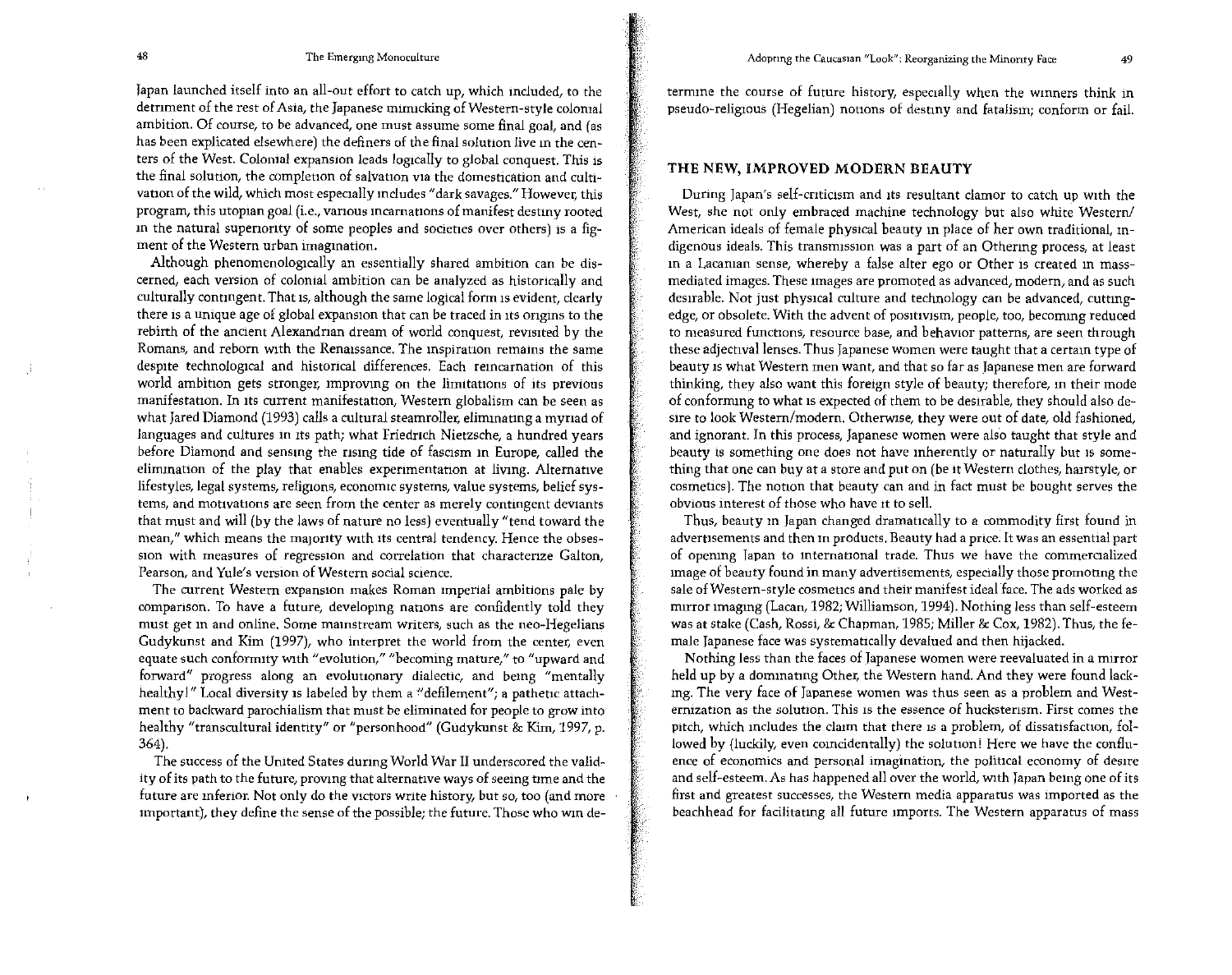media arrived with its political/economic structure servicing industrialization. First come the techniques of mass mediation, which herald modernity like nothing else except perhaps the mechanical clock, then comes the rest through its channels (Kramer & Ikeda, 2000). The sImple presence of channels themselves signifies modern sophistication. For example, cities often boast how many TV and radio stations and newspapers are available to their citizens. Regardless of the content, the form Itself is a measure of progress. To have a telephone (let alone a cell phone, a personal computer, or a TV) as a form of importation is cherished as progressive. So, to those striving to catch up, to progress, embracing as many channels of mass (qua commercial) media as possible is a must. Once established, the channels proceed to flood the popular imagination with imported images, which immediately pose a challenge to old dreams, expectations, motivations, beliefs, and values-in a word, *culture*, and the encultured self.

This apparatus of culture formation then acts as a matrix of channels or portholes into the new environment, transforming it into a market, for development means nothing other than developing or transforming a people into a market. The channels of desire, so aptly named by Stuart Ewen and Elizabeth Ewen  $(1992)$ , are lines of persuasion and suggestion promoting the super-value of all things modern/Western. Collectively, all importation, all trade and marketing, all modernity is depicted as the ultimate, unquestionable good. All indigenous cultural components, such as religion, language, race, and gender, are subsumed. It does not matter what race or religion or nationality a person is, under the transcendental gaze of capital power, anyone can be a laborer or customer. The inescapable laws that govern in the form of Adam Smith's "invisible hand" treat all equally, as market (labor and/or consumer), the new divinity that sees all, knows all, evaluates all, and rewards and pumshes WIth utter indifference.

Once online the structural content begins to flow, including its most essential part, advertising. But it is something of a mistake to separate the shows from the ads, for both include images of a new good life that serve to create mass dissatisfaction. A prime example is the content of the enormously popular *telenovela* phenomenon around the world, the Imagmary content of which consistently purveys images of surgically altered actors playing wealthy characters and lifestyles far beyond the economic reach of the average viewer.<sup>1</sup> But the products that just happen to decorate the *telenovela* world can be purchased (except in Venezuela, where cosmetic surgery is paid for by government entitlements, which has led to an epidemic of such procedures).

Thus, industrialization, with its ethos of standardization and mass production, which requires mass consumption, is introduced and tirelessly promoted. In this mstance, it IS the face of Latmos and Latinas and also Japanese women that is mass reproduced in Western style. The new, improved modern face comes from a store-bought bottle that has also been promoted as naturally and objectively better than personal likes and contingencies. Their original faces must be critically assessed; otherwise there would be no sale. Self-satisfaction is the absolute

bane of the modern profiteer. To create the matrix of desire, first their faces had to be visiocentrically demonstrated to be inadequate. in need of improvement. The media apparatus works to demonstrate empirically, visually, objectively, naturally, really, that the Japanese face just does not measure up. But fear not, for the magical powers of modern industrial alchemy can fix all. All Japanese women are ugly until they purchase the new mass-reproduced face that comes from mass-produced cosmetics, available as a blessing to them for a small compensation, of course. Industrialization is thus a savior. There is no time to lose.

The Western face in the mirror had several steps to take before arriving at the surface of Japanese (qua ugly) eyes, peermg as they were out of ugly faces. First the idea of industrial scale profiteering had to be transferred. Then Japanese businessmen could take it from there. They knew the mind of the Japanese woman and man better than any Western marketer. They knew their complexes, insecurities, and fears. So they took the business model and applied it. Thus, historically we find that the Western ideal was largely imposed on Japanese women by a handful of enterprising Japanese businessmen. They exploited the model and its contents to the hilt, for their own personal gain, of course, but also for the sake of progress. What does it matter if all of lapan's women come to see themselves as inadequate? So much the better for sales!

The introduction of the new face was thus part of a period of powerful, sometimes hegemonic Western/American impact on Japan. The process worked so well that many politicians and scholars have noted a pervasive inferiority complex in Japan that may very well have fueled her attempts to mimic Westernstyle lmpenalism within Asia In an attempt to measure up, to also be a world power. The Meiji Restoration and the colonial ambitions of Japan manifest its exertions to become significant on the world stage according to Western criteria. But before Japan could be a colonizer, it first had to be colonized.

## THE OTHER IMAGINARY FACE IN THE MIRROR

!,,~,

The Imaginary Other peering out of the mirror of natural beauty in the everso-modern newspapers and magazmes and the mIrror image of the madequate self do not match. The virtual and the actual do not match. This conflict forms the nexus where the stronger subjugates the weaker to its values. Through this mirror with a double image is projected a set of evaluative and highly correlated relationships: beauty/ugly, forward/backward, rich/poor, modern/oldfashioned, sophisticated/rustic, smart/stupid, and desirable/undesirable.

What is presented here is how physical beauty has historically been promoted through the commercialization of cosmetics, its transfer to Japan, and the resultant transformation of Japanese ideals of physical beauty. Not only physical beauty but also a more spunky, sassy, cute mental outlook and way of acting characterizes the true modern woman. This transformation inherently involves Japaneseness, and its study offers a window onto Japanese conceptions of cul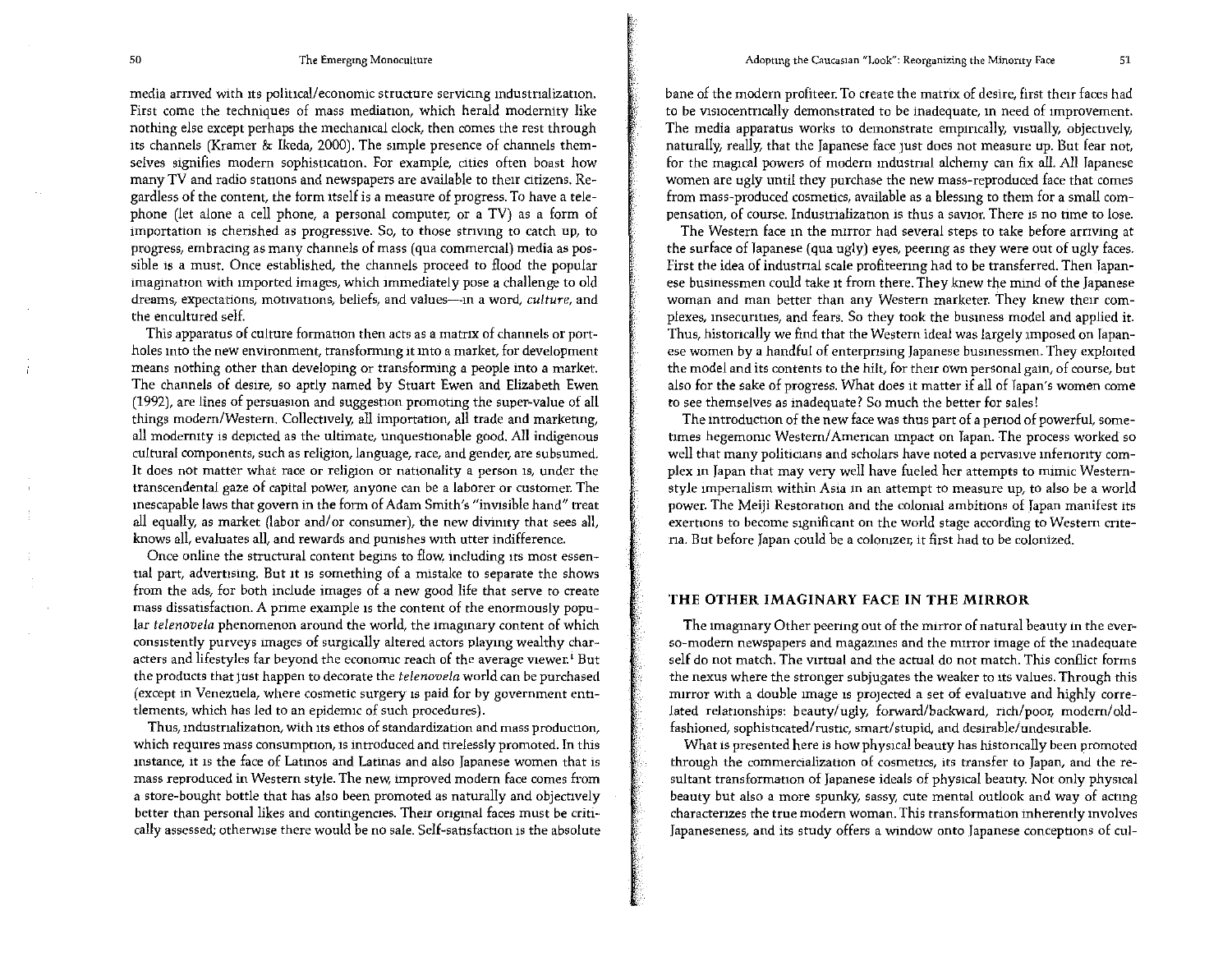ture and consciousness. To pursue this goal, first, we explam some pertment characteristics of Japanese beauty and cosmetics from the ancient (sixth century) to the Edo period (1868). Second, we examine the Japanese version of beauty after the Meiji Restoration (1868 to the present). We do this by using cosmetic ads and by explaining how the cosmetic industry and related mass marketing have influenced Japanese ideals of physical beauty and female attitudes that are attractive to the modern man.

## Overview of Japanese Cosmetics and a History of Japanese Beauty to the Edo Period

At this point we briefly discuss the preindustrial, premassification of the ideal face and the means to try to achieve it; after all, aesthetics existed before industrialization, including cosmetics, although in a very limited, typically elit-Ist way. Premdustrial agrarian peoples typically did not fret a great deal about their looks.

The manufacture and use of face powder, rouge, eyebrow paint, and other cosmetics were imported in the sixth century from Korea and China. In early times cosmetics were used only by special participants in religious ceremonies and festivals. Cosmetics were not worn for mundane adornment. The practice gradually spread among the aristocracy as a means of enhancing one's beauty. In the Heian period (794-1185) men as well as women used cosmetics. In the Azuchi-Momoyama period (1568-1600), in addition to face powder, facial lotion was imported from Portugal, Spain, and Holland. During the Edo period  $(1600-1868)$  makeup styles changed along with variations in hairstyles. Kabuki actors, courtesans, and geishas set the pace. They were depicted in woodblock print media, such as *ukiyoe* prints, and popular literature. Beauticians also played an Important part in setting fashions.

Among the various cosmetic compounds used, *oshiroi*, a white powder, and *beni* (rouge) contributed in constructmg a woman's beauty. White powder was used to whiten the face and other parts of the body. The oldest form of face powder was made from white soil and rice flour. In the seventh century, the manufacture of *lceifun* (mercury chloride) and *empaku* {white lead) was Imported from China. Their use was confined to the upper classes until the seventeenth century, when it became popular among the general public. In accordance with the old saying "a fair complexion hides many defects," fair skin was the foremost quality attributing to a woman's beauty. As a result, white powder was used extensively during the Edo period, especially white lead powder. It was mixed with water and applied with a brush. In the 1870s, the toxic quality of lead was recognized, and soon after a lead-free facial powder began to be domestically produced.

*Beni* was first seen on *hamwa*, clay tomb figures of the third to the sixth centuries, whose faces were pamted with ocher and vermilion. However, this softhued natural red is thought to have been a form of ntual makeup, In the early

seventh century safflower *(benibana)*, which had come from Egypt via India, Central Asia, China, and Korea, was introduced to Japan, and an extract was used as rouge. This rouge, bright and full-hued, was regarded as a symbol of joy and happiness. By the tenth century the safflower was cultivated in Japan, but the Yield was mimmal, resulting m a costly product. That IS why *benibana*  rouge was not widely used until the seventeenth century, At the end of the eighteenth century, *sasabent*, an iridescent greenish rouge, applied mainly to the lower lip, came In vogue and contmued to the nineteenth century. Rouge was applied mamly to the lips; its facial use was limited to special occasions.

Other cosmetics, such as *ohaguro*, used in tooth blackening, were supposed to enhance sex appeal and, m the case of *ohaguro,* help mamtain healthy teeth. By about the twelfth century, the custom spread to the men of nobility and the samurai class as well. By the eighteenth century, it became limited again to only women. Later, only married women used it, and the custom continued until the end of the nineteenth century. One reason for tooth blackeming in Southeast Asia even today and perhaps the origin of the fad in Japan, is linked to the belief that one way to tell the difference between a female demon and a human female was black teeth. Demons have white fangs. In the Heian era, the practice of shaving the eyebrows and tooth blackening marked the transition into adulthood for guls, as well as SOCIal status among women. *Olcimayu,* shaving the eyebrows and drawing new ones, was practiced particularly among the upper classes. The reshapmg of one's eyebrows gradually became a custom for the average woman to show her married status and continued through the end of the mneteenth century.

The ideal of female beauty in Japan for nearly a thousand years, from the Helan (794-1183) through the Kamakura (1184-1333) and Muromachi (1391-1660) periods, was a plump woman with a round face and cheeks, a large forehead, and eyes slanting down with a fair complexion. By the end of the Edo period (1600-1868), however, some variations began to occur (Murasawa, 1987). Companson of early with late *ukiyoe* prmts reveals that the ongmal plump woman ideal began to give way to a tall and slender body image. A fair compleXIOn still remained as the most Important attribute of female beauty. Thus, a dark-complexioned woman from a tropical area (such as Okinawa) would find beauty unattamable because dark skin was considered a defect (Wagatsuma & Yoneyama, 1967). To maintain her beautiful complexion, the woman of the past used a *nukabukuro*, a small bag of rice bran, to wash and pol-Ish her face. For Tapanese people, white skin was a necessary condition for beauty, and thus they made much use of white powder.

## LOVE AND ITS MANY VARIETIES

T

~

*lki* is a Japanese aesthetic concept that helps explain the Japanese ideal of beauty. *Iki* originally denoted "spirit" or "heart." Later it came to mean "high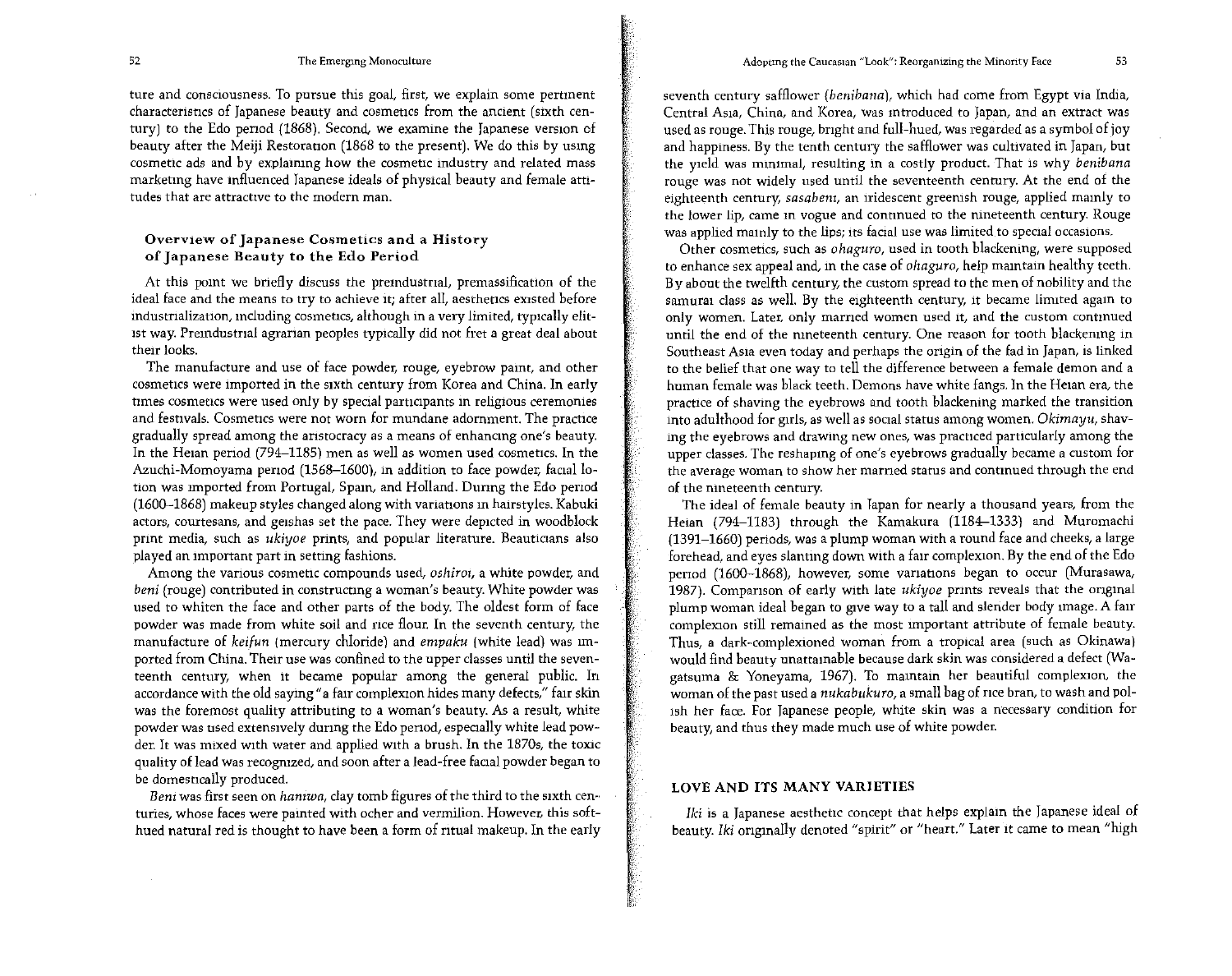spirit" or "high heart" and referred also to the way in which a high-spirited person talked, behaved, and/or dressed. As It became expressive of the Edo commoners' ideal, its connotations were affected by the Osaka concept of sui, The concept of iki is often compared with that of *sm.* These concepts are aesthetic and moral ideals of urban commoners. The concept of sui was a common term used initially in the Osaka/Kyoto area during the late seventeenth century, and the term iki came into usage in the Kanto region, where Edo (now Tokyo) exists. Both refer to the common desire for an ideal and moral lifestyle. Initially this involved the purity of Buddhism as it related to innocent beauty. Both iki and *sui* have implications for male/female relationships.

Until the modern (Meiji) era in Japan, male/female relationships were expressed using the words *iro* and *koi. Iro* mcludes the sense of *iki* (or SUI, depending on the region), which means the pleasant feelings men and women have toward each other when they are in love. It also signifies carnal desire or lust, which was frowned on by Meiji (Westermized) intellectuals as primitive or obscene. Kot was also used in the pre-Meiji era to signify love between men and women, but it signified not physical action so much as the feelings one has Within him- or herself, which are not shared. The idea of a love marnage, a modern concept of largely Western ongm, stresses the role of the mdividual in making the choice of mate. With the advent of Western-style romanticism and also where Christianity was most successful in Japan, a highly idealized notion of love emerged and was sIgnified by *ai (Ren'ai).* At the same time *sei* (sexual-Ity) and *sei 'yoku* (sexual desire) were yet closely associated with *ai*. The combination of the two is essential to the modern Japanese version of romantic love; like its Western progenitor, a tension also exists that is expressed by the oppression of desire, especially sexuality, ironically as an expression of love. Thus, in the middle Meiji period, virginity gams a high valuation, which is quite contrary to pre-Meiji sentiments.<sup>2</sup> After the Meiji Restoration, sei and ai (sex and love) become more exclusively associated with the relationship of *kekkon* (modern-style marriage), but at the same time they are differentiated. Such a differentiation is basically a modern fragmentation. As Japan modernized, this ideal was relaxed and *sei* and *ai* became dissociated, and their meanings changed to an aim for pleasure *(sei)* as different from a striving for intimacy *(ai).* And *ren'ai* faltered because It was too idealistic and the abovementioned tension was not viable. The Christian concept of love, which contams both eros and agape, was distorted in Japanese romanticism whereby *at* means only eros.

During the Meiji era (late 1800s) the high value placed on virginity manifested as *iki*. It had to do with flirting with the unattainable, the ache of being so close yet so far. Later, *iki* came to be translated as a sort of coy mode of interaction, which was considered chic. This may seem strange, but what it means m terms of philology IS that modern Western styles and morals came to dommate Japanese aesthetics. Shuzou Kuki proposed in 1930 that the essence of *iki* refers to chic, smartness, posh, dapper, elegant, and so on (Kuki, 1930).<sup>3</sup> It em-

phasized the sexual tension of sexual repression. Kuki defined *iki* as a "sensuous radiance" through whose lively delight there breaks the glow of something "supra-sensuous" (Miller, 1978, p. 114). What IS meant by *supra-sensuous* IS that direct embodied sexuality is repressed in favor of an ideal.

*Iki* is used to mean a coquettish chat with the opposite sex, with those in whom one perceives the possibility not so much of love but rather of flirtatious dalliance (Miller, 1978). It shows the quick-witted sophistication of the chivalrous sort. It indicates the beginning of the end of the floating sensual world of premodern lapan. In this margmal world we see a tension, a mixing of carnal pursuits with high ideals, of *iro* (carnal lust) and a<sub>l</sub>, which involves *iki*, meaning havmg pleasant feelings while keeping a proper distance.

This new sort of teasmg, which became the modern urban style of mteraction in the common public houses, characterizes the world known as *ukiyo*, where relatively poor samurai cavorted in the "floating world," the official/unofficIal pleasure quarters. The floatmg world *(ukiyo),* made famous In *ukiyoe*  woodblock prints, was a marshy area northeast of present-day Asakusa (part of Edo), about half a mile behind the Kannon temple and WIthin SIte of Shin Yoshiwara's Nightless Castle *(Fuyajo)*, which lent a sort of backhanded recognition (if not legitimacy) to the area. It was known for its rushes and thus came to be called *Yoshiwara,* "Rush Field." This was the demI-monde of the Edo era, a neighborhood in the marshes at the edge of civilization (old Edo-Tokyo). Yet It became the cradle of cultural invention, of the arts, which only makes sense. Invention, by definition, is cutting edge. The new always comes from the margins. Here not only bordellos appeared but also *ageya* houses (later called *machiya,* from *chaya,* or tea house) for arrangmg introductions. Thus came into maturity a fabled area for artists, rogues, romn, or masterless samurai who formed bands, which became the modern zakuza, wayward monks, kabuki actors, geishas, and prostitutes. Nicholas Bornoff's excellent description of this Edo period demi-monde merits quotation here:

Wealthy townsmen eager to circumvent the austerities of the regime did so with a characteristic step-by-step escalation towards sybaritic ostentatiousness. Despite sumptuary laws and a great many sporadic and arbitrary clampdowns, the Yoshiwara was the one place tn which they could enjoy with Impumty a freedom forbidden elsewhere. Surpassmg even Kyoto's shimabara, the Yoshiwara became much more than Just the haunt of harlotry. A splendid cultural microcosm, it was to become the home of restaurants and fancy shops, high fashion and the kabuki theater, of music and dance, of literature and the visual arts. In this unique setting, there blossomed a culture, which, for the first time, issued not from the aristocracy but from the people. (Bornoff, 1991, p. 163)

Out of this milieu was born a new style, the Genroku style, which spanned the latter half of the seventeenth to the mid-eighteenth centuries and which still affects Japanese culture. It marks the apogee of the Edo period, becoming synonymous with Edo style. At this tIme we see the emergence of a truly popular culture articulated in the novellas of Ihara Saikaku, most notably *Five Women* 

 $\mathbb{Z}_{\geq 0}$  $^*$ •  $\mathbb{R}^+$ II· I , .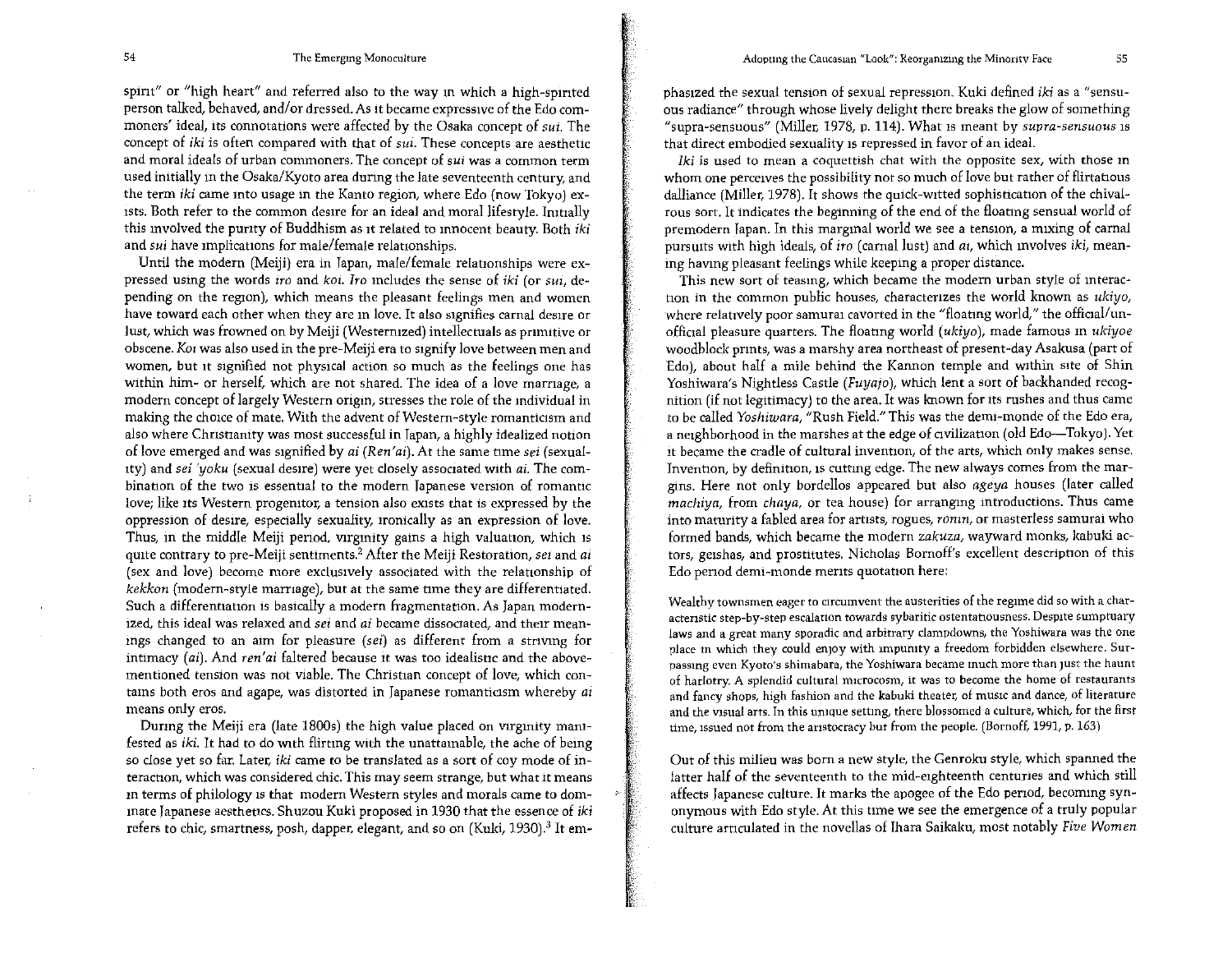*Who Loved Love* (and *Life* of *an Amorous Man)* bemg representative and Murasaki Shikibu's classic *Tale of Genji* (both published in 1682), as well as books of erotic *uldyoe,* such as *Yoslwara Makura (Yoshiwara Pillow Book,* In 1660). The Genroku culture was not only contrary to the Christian and Western values that would later challenge it, but in its irreverently cheeky play with authority and rules, It threatened to erase the divide between the common people and the nobles. For instance, thinly veiled political critiques in kabuki plays IrrItated the Tokugawa rulers,

Finally, the floating world and its decadent yet tolerated ethos came to a crisis with a scandalous affair between a woman from the aristocratic Ejima samurai family and the great actor-playwright Ichikawa Danjuro in 1711. Despite (or perhaps because of) its illicit blending of the common and the aristocratic, epitomized by the Ichikawa affair, the Yoshiwara contmued to be the birthplace of cultural styles for another century. But by the 1860s with straight-laced diplomats and exploitative merchants of the "colonialist ilk" becoming more common, Japanese were being sized up through foreign eyes with a "haughty condescension" (Bornoff, 1991, p. 205).

During the 1860's, foreigners had steadily beleaguered the Japanese with their righteous indignation, which rose in summer commensurate to the mercury in their thermometers. They were horrified by the mIxed public baths and at the sIght of workmen wear-Ing only a *fundoshi* lOIncloth; shuddenng ... at the sIght of naked bathers and shapely pearl divers on the coast, they averted their delicate eyes from the dreadful sight of women dropping their kimonos to the waist and fanning themselves in the sultry heat of the theaters. (Bornoff, 1991, p. 205)

Yet the *ketto* (hairy barbarians) brought money that transformed the economics of the demi-monde, bringing to an end (practically speaking) the world of the geishas and the birth of prostitution. The *ketto*, being utterly unable to appreciate the subtle arts of the geisha, including the *iki* quality of their conversational virtuosity, diverted directly to their singular sexual intent, which nearly any woman could fulfill. Meanwhile, more upnght foreigners were outraged by the very existence of licensed pleasure quarters. Iapan was about to be saved from itself.

Thus, the spint of iki, which Kuki (1930) had described as including the Buddhist virtue of resignation (akirame), was coming to an end and being replaced with Western-style materialism and straightforward pragmatic positivism. Traditional Tapanese beauty had as much to do WIth the how as the what. Traditional Japanese beauty was demure and not simply a case of physical body structure. It could not be reduced to material physicality. One might say in the vernacular that it was classy. Thus, modern Japanese chic harmoniously conjoms coquetry, resignation, and pride along with rigorous attention to detail and a presentation of self as self-effacing. Iki is then to be understood as commingling the ethical idealism of Bushido with the religious idealism of Buddhism (Dale, 1986). Its demise would drive many artists, including Yukio Mishima, practically crazy. *Iki* requires patience and time, virtues lost on the modern world. By comparison, modern style has little style; it is surface only. Compare for instance, geishas, who spend years in various art classes (kimono, music, calligraphy, tea ceremony, poetry recitation, dance, etc.) and hours daily reading the news to be great compamons, to the pornographic pmups of today, who are regularly humiliated on the *Howard Stern Show* for their incredible Ignorance of even the most mundane knowledge. The latter have little to hide.

According to Kuki (1930), the term *ild* as an essential aspect of Bushido articulates not a dualism but a complementary polanty m the world as follows: chic-subdued elegance; sweetness--rough, uncouthness; refinement--plamness; dandyism-vulgarity. Kuki asserts that "nothing stands in the way of our considering *iki* as one of the conspicuous forms of self-expression of the unique existential modes of Eastern culture, nay, rather of the Yamato race (Japanese people) itself" (quoted in Watanabe, 1974, p.SS).

*Iki* is viewed in four structures: its intensive structure, extensive structure, natural expression, and artistic expression. In the natural expression of *iki*, Japanese beauty is manifested. As for the agent supporting the emotional expression, a slender woman with a willowy waist is chic because slenderness shows the weakening of the flesh and at the same time the strengthening of the spint (Kuki, 1930). As for the face, a slender face rather than a round face IS *iki.* As for the eyes, *nagashime* means chic, flOWing eye. That is, the movement of the pupil seems to float coquetry-like toward the other sex. As for the facral makeup, *usugeshou,*  light makeup, is the expression of *iki. Iki* is demure yet smart, imminently aware. It is a sort of retiring intelligence, which shows itself through grace and skill rather than words. In the case of male/female relations there is also the art of conversation, which includes knowing how to listen and appreciate the varieties of quietude, especially when doing something, as well as appreciating gaiety and murth. The power, the charm of expression comes precisely from its proper economy. As Barthes (1973) has noted, sexual appeal comes less from total nudity as It does from a gap in clothing where just a flash of flesh invites desire. The brain (with its imagination) is the most powerful erotic organ.

In the Edo period, the women of Kyoto and Osaka used heavy makeup and were ridiculed in Edo as *yabo* (rough, uncouth). Kuki (1930) says that the material cause and the formal cause of iki are embodied in the expression of coquetry, through makeup and then of idealism expressed by halting the makeup at the state of suggestion, at the nape of the neck for mstance. A slender woman with a slender face and light makeup was considered beautiful at that time.

# Japanese Beauty after the Meiji Restoration: The Influence of the Modern Cosmetics Industry on Japanese Beauty

After the Meiji Restoration of 1868, cultural exchange with Europe and the United States led to gradual Westermzation of clothing, hairstyles, and makeup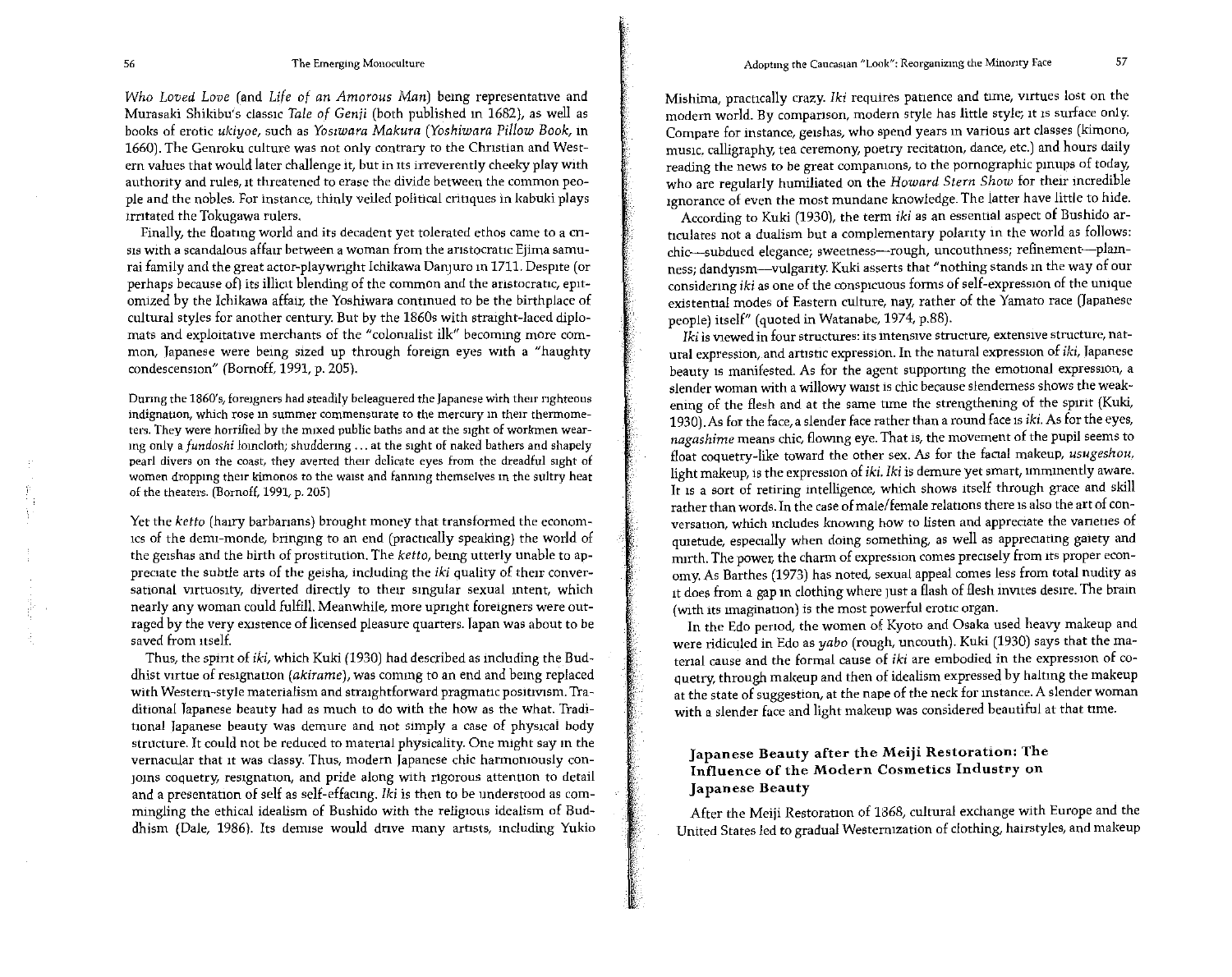rt"

techniques. Tooth blackening, considered barbaric by Western standards, gradually became obsolete. Since World War II, Western influence has been so strong that Japanese styles no longer differ markedly from those of the United States and Europe. Today, traditional makeup is used only by *maiko* (young apprentice geishas), kabuki actors in performance, and during special rituals (occasionally it may be used by a bride during her wedding). The reason Japanese physical beauty became Westermzed after the Meiji penod can be traced directly to the strong influence of the cosmetic industry. Cosmetic and fashion industnes are concerned with the look of beauty. These mdustries work as signifying agents that construct the look for whole societies. It is a business, We now consider some examples of cosmetic advertisements and examine how the commercialization of beauty and cosmetics transformed Japanese aesthetic ideals.

During the Meiji period (1868-1912), the new science of chemistry was introduced to Japan from the West and promoted the development of cosmetics. The new government encouraged those who engaged the development of all modern technologies, including Western-style medicine and chemistry.

In 1872, m Tokyo's high-end Ginza shoppmg district, Yushin Fukuhara started Japan's first Western-style pharmacy.<sup>4</sup> The process of cultural transmission and fusion, which marks the Shiseido vision, is personified by the Fukuhara family. Yushin's son, Arinobu Fukuhara, founded Shiseido as we know It today; In turn, his son, Shinzo Fukuhara, traveled to Columbia University in 1908 to study pharmacology and became the first president of Shiseido. While in New York, Shinzo met Noburo Matsumoto, who received a bachelor's degree in commercial science from New York University's business school in 1912. Matsumoto would become Shiseido's first managmg director, handling the busmess end of Shiseido.

It is vital to understand three things about Shiseido. First, the Shiseido Art House was and remams a centrally Important source of modermsm In Japan. Second, French art and culture formed the focus of Western influence on the Fukuhara family and therefore Shiseido's artistic vision and Japan's initial sense of Westermized aesthetic. Why France? This is tied to the third point, which is that France and Japan had a strong sense of cultural reciprocity and fu-SIOn. The Paris Fairs In 1867, 1878, and 1889 (in part) introduced Japanese art to the French artistic community, which led to the Impressionist and Postimpressionist movements there. (Similarly, the Chicago Fair of 1893 introduced Frank Lloyd Wright to Japanese architecture.) Going in the opposite direction, in 1900 Shiseido's founder, Arinobu Fukuhara, traveled to Paris and visited the Universal Exposition, which intensified his obsession with French art and culture. Then Shinzo went to France, where he Immersed himself in the Paris art scene and became a skilled photographer. In 1915, Shinzo himself designed the company's camellia trademark and ran the company's design department.

In 1903, Nakamura Taiyodo started the Club Cosmetic Company to sell cosmetics, such as powder, lotion, and facial soap. Club's advertisements used photo-

graphs of two beautiful women in Western clothing wearing flower crowns, called *sou bijin*. These women represented an imagined world of graceful and elegant upper-class (modern) ladies. Notice that durmg and after the Meiji Restoration, the upper class and opinion leaders embraced the new, progressive, Western style of all things. Eventually this picture became the trademark of the Club CosmetIc Company. To attract upper-class women to buy cosmetics, Taiyodo's company Jomed hands with the Mitsukoshi Kimono Shop (later the Mitsukoshi Department Store chain), where many women of the upper classes shopped.

In 1902, another cosmetic company, Momotani Juntendou, sold a lotion for elimmatmg acne that was a big hit and led the company to market a successful line of facial care products. The success of their original lotion was partly due to Its advertising message: "A fair complexion hides many defects, so apply our facial lotion to make your skin whiter" (Mizuo, 1998). What is obvious here is that the traditional notion of beauty was still vital.

In the late Meiji period, *teikoku gekijou* (imperial theater) opened and many Western dramas, such as *Hamlet,* were performed, providing women WIth an opportumty to not only go out but at the same time to show that they were cosmopolitan. Gomg to the theater was an opportumty to dress up, displaYIng status and one's progressive persona. Theater attendance was a status symbol for the women of the upper class. This activity enhanced the use of perfumes and such cosmetics as face powder and *beni*. A famous advertising message of the time sums up the influence of the theater on women's fashion: "Today is for *Teigeki* [imperial theater], tomorrow for Mitsukoshi [department store]." In other words, "Today a woman will see a new Western play at a theater, and tomorrow she will buy the latest Western fashion at Mitsukoshi."

During the Taisho period (1912-1926), Japan's early flirtation with democracy further promoted the Westermization of Japan. The Ginza, for example, Tokyo's most exclusive shopping district, boomed. Along with *teigeki*, the imperial theater, the kabuki theater reopened. Although these two theaters had been rivals, they provided opportunities for cosmetic companies to advertise their products during intermission, and in this sense they shared a common purpose. Many Western-style restaurants, bakeries, tailors, and lamp shops began in the Ginza district, which was located near Tsukiji, the foreigners' residential area. The Ginza led the swift assimilation of Western culture, spurring the adoption and consumption of all things Western, from cigarettes to phonograph records to games like billiards, tenms, golf, and poker.

Under the influence of the short-lived Taisho democracy, a scientist at Shiseido invented a new, daring cosmetic product. At that time, there was only one makeup powder (white), but Shiseido invented the technology for producing powders of seven colors. This range of hues was advertised with the motto: "Let's choose your makeup powder based on your real skin color to make you beautifuL" The beauty ideal, then, began to mcorporate women's mdividual, natural skin color. The irony here is the proposition that to be inore natural looking a woman had to use cosmetics. It exploited the notion that modern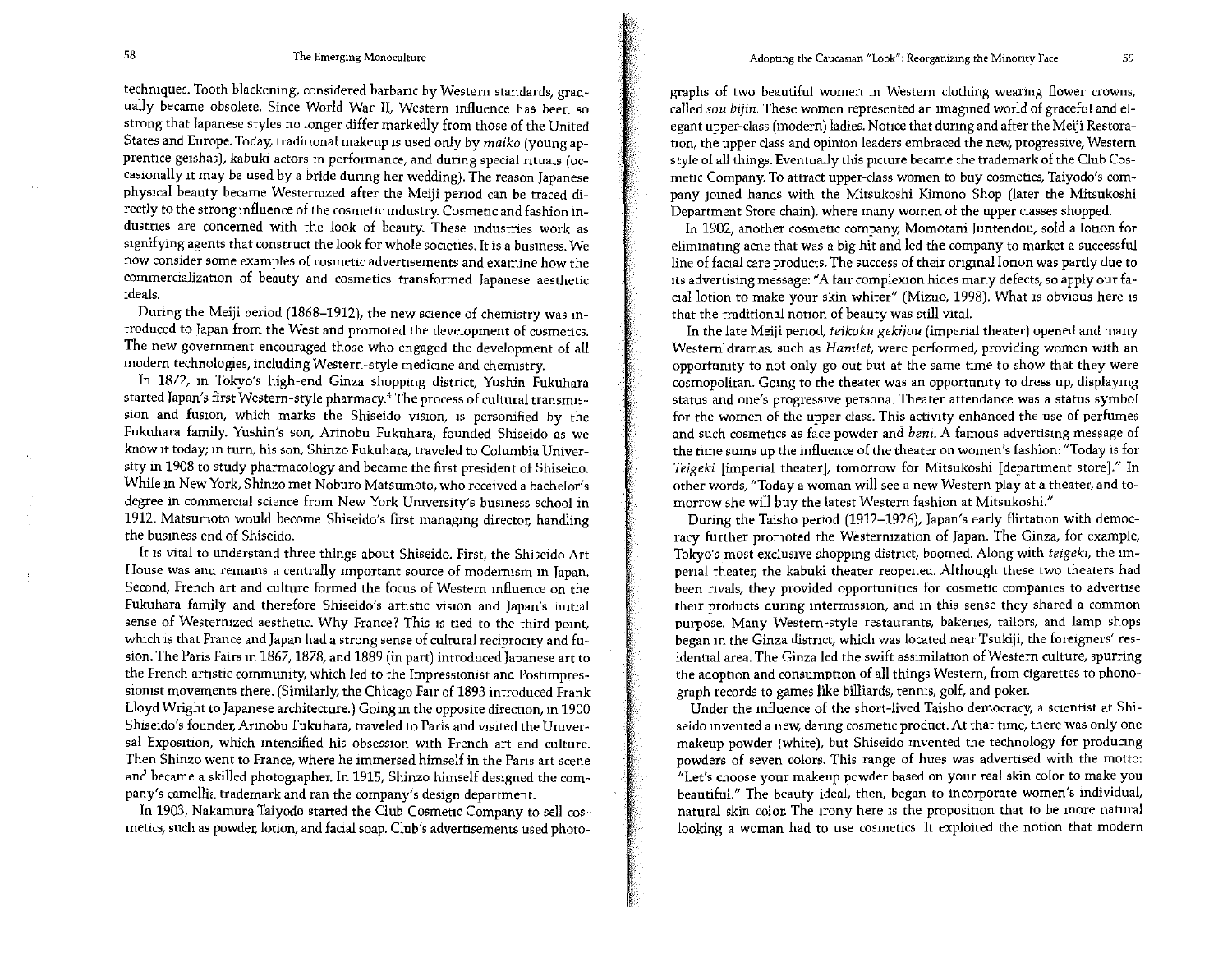't

I , r L. f

#### 60 The Emergmg Monoculture

women are individuals. With the variety of makeup colors available, these developments were liberating to the women of that tIme, for they were no longer limited to just one makeup color, a color few women could match exactly.

In 1911, Japan's first Western-style actress, Sumako Matsui, performed Western drama. She is best remembered for her 1915 portrayal of Nora in Ibsen's *A Doll'* 5 *House.* At about the same time, opera at Asakusa became popular. Big news was made when the first female student was admitted to Tohoku National University. Also about this time, the Japan Women's University was established. In 1920 Fusae Ichikawa joined Hiratsuka Raicho and Oku Muneo to establish the *Shin Fuji Kyokai* (New Woman's Association), and in 1924 she helped found the *Fusen kakutoku domei* (Women's Suffrage League). Thus, the liberal, Westernized atmosphere of Taisho raised women's consciousness. Womenis magazines such as *Fujinn no Torno* (Woman's Friend), and *Fujin*  Kouron (Women's Review) were published. The former magazine focused on intellectual, progressive subjects, such as equal rights for women. The latter targeted middle-class housewives and their betterment. Each issue contained Christian ideas about the proper place of women, ideas that were quite foreign to lapan. The magazine was geared toward the Improvement of women's lives. In total, by mid-Taisho period, five women's magazines were published. These magazines carried many cosmetics ads, promoting the sale and use of cosmetics among women.

In 1916 Shinzo Fukuhara established Shiseido's Design Department by gathering a team of gifted young artists. They created a series of beautiful art nouveau-mspired posters and advertisements. For the products themselves they began designing elegant packages with distinctive arabesque graphics. For a country still new to the ways of the West, the message was one of novel, exotic luxury-the perfect expression of Shinzo's motto, "richness in all." Shiseido used the culture of Ginza as Its corporate Image and changed the company's name to Tokyo Ginza Shiseido In 1923. According to a women's magazine in 1925, there were some females with blue eye makeup walking around at Ginza, which was an unprecedented event in Japan. Thus, Ginza was a fashion center, and Shiseido became a leading cosmetics company in Japan.

In the late 1920s, many Japanese women were still heSItant to wear Westernstyle attire. In the January 1927 issue of the Shiseido magazine, an interesting survey was published. According to the survey, in just one hour on an afternoon m December, 1,151 males passed by the Ginza Shiseido gallery; 797 wore Western-style clothing, 349 wore kimonos, and 5 were foreigners. During the same hour, 522 female passersby were recorded; 22 wore Western-style clothing, 494 wore kimonos, and 6 were foreigners. This may indicate that not only In the cosmetic industry but in society at large men were leading the way to modernization. Women readers of this survey would hardly miss the message; Japanese men like modern Western things and, by implication, girls.

In 1927, a new fashion called *mobo* (modern boy) and *moga* (modern gtrl) was popular. To be a *mobo* one had to wear bell-bottom trousers, round glasses with thick plastic rims, and a hat. *Moga* wore Western clothes, short hair, a hanging-bell hat, and high-heel shoes. About the same time the number of working women mcreased. Women started to work as telephone operators and hostesses at milk halls, which made them change from Japanese kimonos to wearing more practical (for mdustrial-type work) Western clothes. The Takasimaya department store hired beautiful women to work as mannequms. They wore Western-style uniforms and carned placards. They also demonstrated how to apply makeup. This marked the beginning of public relations for cosmetics. Shiseido also used beauticians who were later called Miss Shiseido. By the mid-1930s, Shiseido advertising moved beyond simply assimilating Western influences to developing a distinct style of its own. Emerging from this striking synthesis of Western and Japanese elements was a new kind of woman: an idealized woman not only at the forefront of fashion but also aware of herself and her potential. Ads in 1936 suggested a beauty from within, reflecting a woman's own sense of identity. But still this was a Westernized identity with Western-style makeup used to announce itself.

At the beginning of the Showa period (1926-1989), Japanese movies and dramas were in their glory. A Japanese version of the Hollywood star system emerged. Cashing in on the opportunity, cosmetic companies used famous movie actresses to advertise their products. But before turning to the local stars, cosmetic companies enlisted the more powerful faces of Hollywood idols. In 1936, a Japanese cosmetic company, Momotani Juntendo, hrst used a foreign movie actress, Foxster. The ad campaign appeared in the Osaka Asahi newspaper to sell crinsin cream. The ad read, "9 of every 10 women from the West wash their faces with our crinsin cream." Not to be outdone, Shiseido hired Marlene Dietrich to sell white powder. These two advertisements stressed Western makeup, including eyelashes, lipstick, and eye shadow. At that time, only some women wore eye shadow, but by the mid-1960s eye shadow became popular WIth most Japanese women. We can say that Western women WIth big eyes, double-edged eyelids, straight noses, and curly hair were seen as ideals and as the standard of beauty by Japanese women living in the city.

At the time of the Sino-Japanese War (1936-1937) and World War II (1941-1945), the production and use of cosmetics decreased dramatically. Due to the war, the government prohibited cosmetics ads. Due to austerity, women applied modest amounts of makeup because excessive makeup was considered an inappropriate luxury. Domestic public service announcements used phrases such as "we don't want anything until the war is won" and "luxury is an enemy." Yet the idea that popular cosmetics constituted a tacit recognition of Western aesthetic superiority was unassailable. The assumption was so deeply held that no one questioned the ultimate value of looking more Caucasian, more beautiful.

Immediately following World War II, because daily necessities were in short supply, rebuilding the cosmetics industry was not a priority, and what cosmetic products that existed were often used as barter. This served only to inake cosmetics even more valuable, giving them greater status as luxuries. Shiseido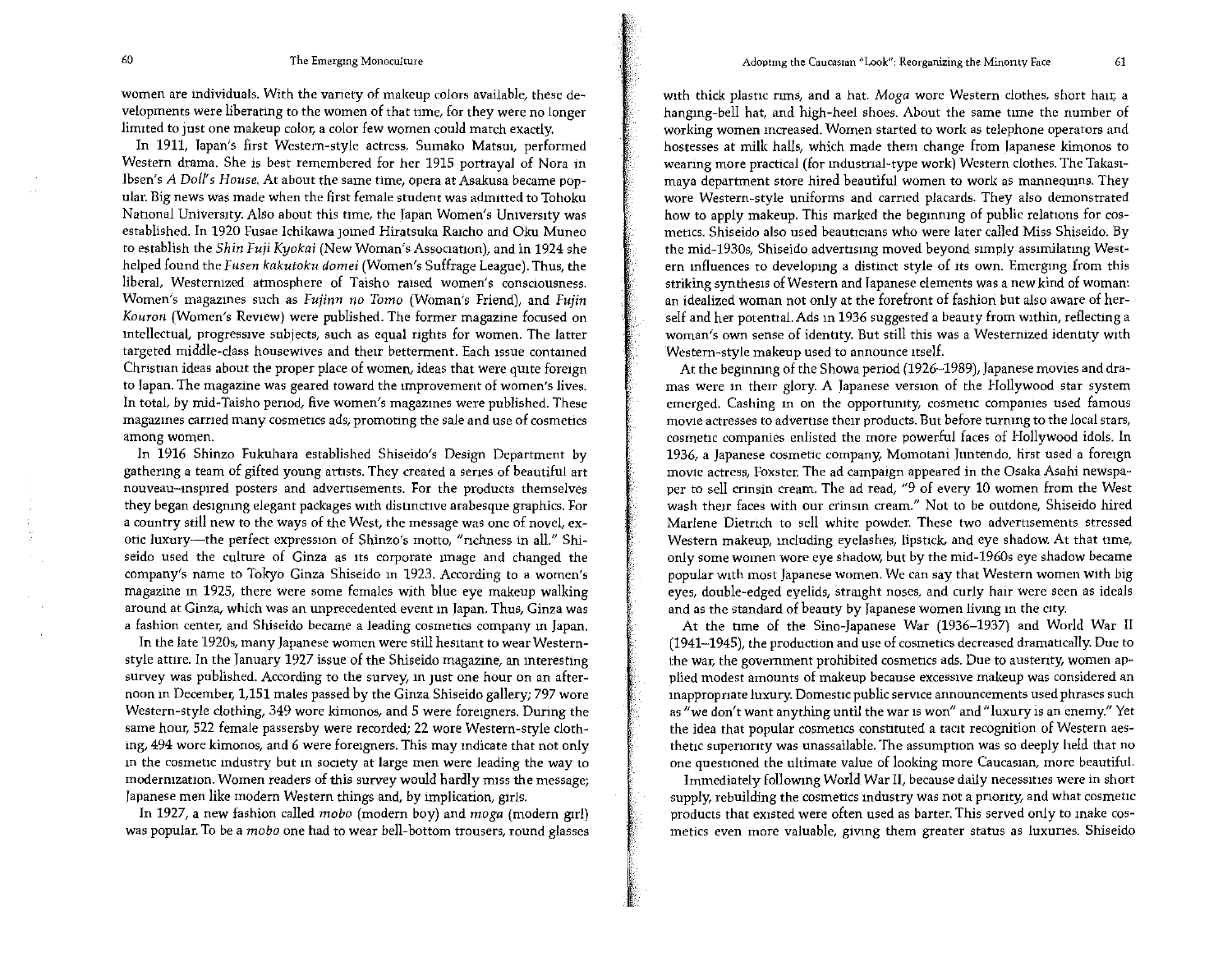commenced advertising activities in January 1946. The first advertisements were in black-and-white layouts with the camellia logo and the words "Shiseida Cosmetics." In July 1946, the Shiseido Cosmetics Store was decorated with a red Shiseido neon light, the first such light on the Ginza. By November, Shiseido used a famous movie actress, Setsuko Hara, to create a color poster for distribution to cham stores throughout the country. The poster became a symbol of Japanese postwar aspirations, reconstruction, and hope. Setsuko Hara is a Japanese actress who used to appear in the films of Akira Kurosawa, Yasujiro Ozu, Mikio Naruse, and so on. She IS called the "eternal virgin" in Japan and was a symbol of japan's golden age of film (19505),

Setsuko Hara's Western clothes; smiling face with big eyes, big nose, and big mouth; and posture (Jooking skyward) projected the, message that It was time to give up the old tradition of wearing *monpe*, Japanese slacks. The picture gave the ImpressIOn that a woman can stand on her own two feet in the new age of Showa (Shimamori, 1998). Her physical appearance was different from that of the traditional Japanese woman. It revealed a different type of woman: an independent woman like one from the West. Yet she was unmistakably Japanese. In this image we have a fusion of East and West, the emergence of the postwar modern nation of Japan mcluding the new Japanese woman.

One of the most talented designers of the Showa period was Ayao Yamana, who brought life to this Shiseido ideal. His refined, stylized graphics with their delicate lines captured the very essence of the company's new approach to beauty. His depictions of what came to be known as the modern girl in 1952 served as a model for young ladies while manifesting Shiseido's image as a leader in the fashion industry.

Japan in the 1960s was in the midst of an unprecedented economic boom. Consumption had gone beyond status to become practically a duty, an ethic; advertising emerged as an expression of this celebration, a true commercial art form. Shiseido launched its first seasonal promotion campaign in 1961 on the theme "Candy Tone." One poster illustration included four young ladies wearing Western clothes with long hair, big eyes, and happy faces, projecting the message that the new beauty (Western style) was within the reach of every woman. Success personally and nationally meant the transformation of Japan Into a new economic power In the Western way. Showmg the latest colors of lipstick, the campaign proved to be a huge success, particularly among younger women and soon grew into an annual event. With television coverage of the marriage of the crown prince (currently the emperor) to Michiko Shoda in 1959, the sales of TV sets exploded, exceeding 2 million. TV became an lmpor-(tant medium for the advertisement of cosmetics. Shiseido used it as a medium to sell their products to the masses, which means to control their image of beauty. The candy tone ads purposely used four models to project the idea of sameness in beauty among women. Curiously, the editor of the monthly journal *Koukoku Hihyou* (Advertising Criticism), Michiko Shimamori, called this massification of beauty and the use of the four different models in the spectacularly successful campaign "the democratization of beauty," which means that  $\mathcal{E}$ a unified image of beauty was sought at that time that would be applicable to all equally. It did not mean the tolerance or promotion of diversity, however.

 $\widetilde{D$ uring the 1960s social change was in the air, and Shiseido was no exception. What was emerging was a huge, primarily white affluent youth market in the United States, with its own music, clothing, hairstyles, cinema, and fashions. In 1966 Shiseido established its summer promotion with its second campaign featuring Bibari Maeda (of later Godzilla movie fame). This was the first time they had done overseas filming, and the art director for the shoot, Makoto Nakamura, selected Hawaii. The famous color ad featuring Maeda can be seen by going to Shiseido's Art House Web page on the Internet.<sup>5</sup> This second summer campaign for Shiseido featured something not seen in Japan before-a seventeen-year-old woman-child in a swimsuit with tanned skin and a Western look. This was a dramatic departure from the traditional fashion of pale skin. Maeda was a half-Caucasian/half-Japanese woman with an exotic face, big eyes, bold eyebrows, and a big nose.

The picture projected the message of a liberated, fun-Ioving American-type girl with a healthy, outdoorsy body and carefree life. With this ad, Shiseido sold face foundation, "beauty cake," by using the phrase *Taiyou nt aisreyou* ("I want to be loved by the sun"). Maeda's tan skin and public exposure of lots of it was a clear and bold shift toward the very Amencan surfer and beach culture then prominent. It also was a pronounced mimicking of American advertising trends, which were tapping into the emerging American youth-oriented market.

One critic has offered a different interpretation, however. Shimamori (1998), writing about the Maeda layouts, makes a very dubious attempt to link her suntan to the civil rights motto in the United States, "black is beautiful." The image, It seems to us, has much more to do with Hawaii's romance than any political consciousness about race relations. It is highly doubtful that Shiseido had any desire to associate its products with a foreign civil rights movement three thousand miles away, especially because Japan had very few black residents in 1965 (or even now). But Japan does have many young women and many beaches, and Hawaii is a faVOrIte honeymoon spot for young Japanese newlyweds. Cosmetics appeal to the modern Western sense of romance. Shimamori's hypothesis seems unreasonable.

Besides the fact that blacks don't (noticeably) tan, during the 1960s they did not partake in the surfer mystique that dominated the American, and to some extent world, popular culture featurmg the Beach Boys sound along with suntanned Caucasian boys and girls like Annette Funicello, Frankie Avalon, Fabian, and "Mr. Amencan," the "Blond Bomber" bodybuilder Dave Draper (who helped launch Santa Monica's muscle beach mto international fame that allured young Europeans like the "Teutonic Giant," Arnold Schwarzenegger). Simply put, it is impossible to comprehend a claim that Shiseido wanted to associate its products with the black racial strife that was erupting in the United States (the Black Panther slogans of "black power" and "black is beautiful";

 $\mathcal{S}_{\zeta}$ {'  $\epsilon^u$ 7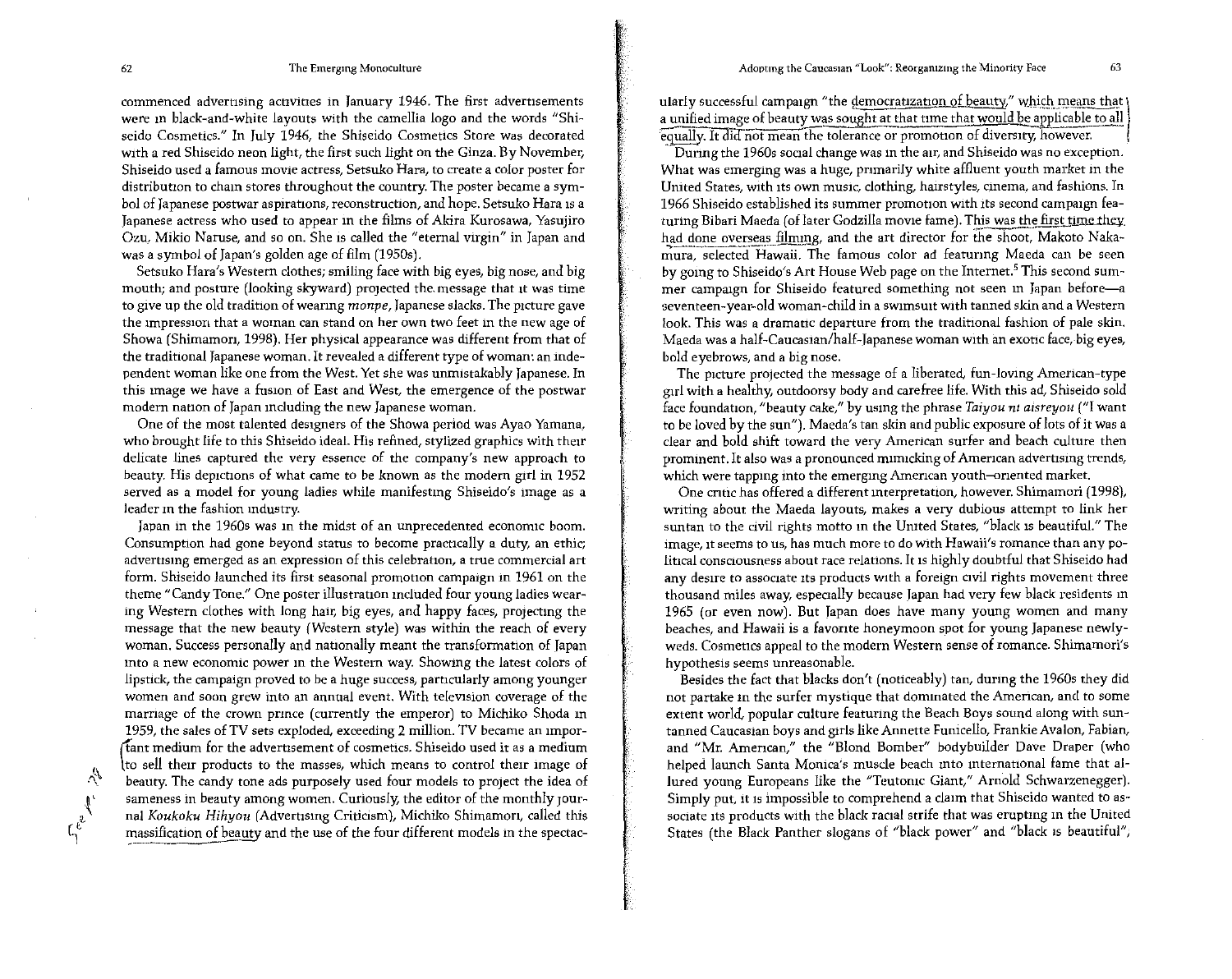Martin Luther King Jr.'s march on Selma, Alabama; race riots, etc.), not to mention the daily international news throughout the 1960s about apartheid conflict In South Africa, rather than the romantic and idyllic white youth culture in the early 19605.

~:-

 $\int_{\mathbb{R}^3}$ 

t,

With Maeda's youthful, fresh, sunny portrait, Shiseido shifted its image strongly away from the traditional demure Japanese beauty to embrace and promote an Amencamzed image that mcluded the cult of the beach baby teen beauty made internationally famous by movies created by American International Pictures (AlP). AlP created the beach party genre begmmng with the 1963 release of *Beach Party,* followed by SIX more such films, mcluding *Muscle Beach Party* (1964), *Bikini Beach* (1964), and *How* to *Stuff a* wild *Bikint*  (1965). Shiseido, like advertisers all over the world, was clearly cashing in on the new fad of sun, fun, and (literally) thinly veiled adolescent sexual exploratIon.

Here was an advertisement that presented not just a pretty face but also a true sense of modern chic rIsque. This was a pseudo-rebel with a cause (to sell Shiseido). Shiseido once again broke with convention, firmly renewing its avant-garde reputation in Japan by conforming to current international advertising trends. This was the birth of the supermodel who had a name and celebrity. From the plastic miniskirt and op art clad mod stick girls Twiggy and Jean Shrimpton (the face of Yardley) from fab Carnaby Street to the wind-mthe-hair freshness of Lauren Hutton, Jennifer O'Neill (the face of Cover Girl Clean Make-up), and Cheryl Tiegs (the face of Revlon), and the sunbathing Maeda, youth was in, skin was in, audacity was in, and unabashed fun was in. Maeda's poster became famous 1n Japan; with It a deep suntanned face became the new fashion. It worked famously. For the first time ever in Japan, girls and young women came to see a suntan as beautiful, and sales of suntan oil soared.

But something more important was happening with the Shiseido look: fusion. Maeda was half-Caucasian and half-Japanese. Shiseido contmued this look with other mixed-race Eurasian models. Shiseido art director and designer M. Nakamura used Amencan SIsters Tina and Bonme Lutz, who had a Tapanese mother and an Amencan father and whose features, like those of Maeda, were neither fully Japanese nor Western but rather a combination thereof. They promoted the Love in Color line of lipstick, which featured pinks and pastels instead of reds, the color that had been dominant in Japan for many years.<sup>6</sup> There are other Eurasian models featured by Shiseido, including Tina Chow (who was also a designer) and her daughter, China Chow. Of course, the fusion face is even more impossible for the average women to achieve than the traditional beauty.

Always seeking to stay fresh in its image, in 1973 Shiseido seized on another foreign triumph and made it its own. This one was traditional but not much more actual than a doe-eyed mIxed-race beauty with only one ear (see note six about Bonme Lutz). In 1972, an unknown Japanese model named Sayoko Yamaguchi made her international modeling debut in Paris. She was a sensation. To Western eyes, she was quintessentially Oriental. On her return to Japan, Shi-

seido, realizing that the time had arrived for a pure, true Japanese face, signed her to be the persona of Japanese beauty. She was featured in their 1973 autumn makeup campaign. Tacitly, if you can make it in the West (namely Paris), you must be great. Shiseido seized on Yamaguchi's success, making it their own, and promoted her as Japan's "greatest supermodel" who also happens to use Shiseido products (at least in the ads). It was a good wedding for both parnes-both Shiseido and Yamaguchi enjoyed great success together. The focus of the campaign was eye makeup, which IS SIgnificant because Yamaguchi is famous for havmg very narrow eyes, which makeup artists and photographers further accentuated.

Though Eurasian models with Western looks were very popular in Japan at the time, Shiseido went agamst the trend that It had helped create with Maeda. Yamaguchi's trademark *okappa* short-bob haustyle made her look like a traditional Japanese doll. She was hyped as the personification of Japanese beauty par excellence. She was often featured in a kimono, with white face powder and rouge. She was featured in *Shiseido Chiffonette,* which promoted eye makeup suitable for Asian eyes.<sup>7</sup> With her debut at the 1972 Paris collections, her charm was dubbed mysterious. She was a sensation in Paris and London, winning international fame as a classical Japanese beauty with bobbed hair and not-round eyes. In the Shiseido ads, she wore a red dress and had black hair, slit eyes, and a small red lip (traditionally, girls including *maiko*, or young geisha apprentices, put red lip color only on their upper lip to minimize the apparent size of their mouth). Yamaguchi was posed and directed into demure positions. The photos that were published did not show her smile, as was the trend. In these ads her face looks expressionless, like a *noh* mask. Yamaguchi's image embodied the Western version of idealized Japanese style, which ironically, because the West loved her, was enthusiastically adopted by the Japanese market. It seems that Japan itself had become so Westernized that the new (starting in the 1970s) Shiseido campaign was exotic even to the domestic audience.

With this campaign Shiseido reintroduced the "true" Japanese beauty. It worked. The mystique created with Yamaguchi now existed for the Japanese consumer just as it did for Parisians and New Yorkers. In other words, mimicking Western beauty had become passe, therefore Shiseido, needing a fresh angle as always, promoted the "essence" of Iapanese beauty, but only after it had been so identified in the West. Although the look changed, the Western form of commercial art remamed beyond question. Japan had changed forever, and just as with Western corporate culture, its commercial needs were quick to exploit any cultural form that would work. In this Instance It was the creation and promotion of a myth of the true, essential Japanese beauty. It worked because the commercial landscape in Japan had become so uniform that such a break with conventional content seemed nothing short of revolutionary.

The mystique of *iki* had been rediscovered in Japanese commercial art. It can be seen in many ads, especially ones for eye shadow, for commercial art always rushes to imitate success. In 1976, a movie actress, Kimie Singyouji, was used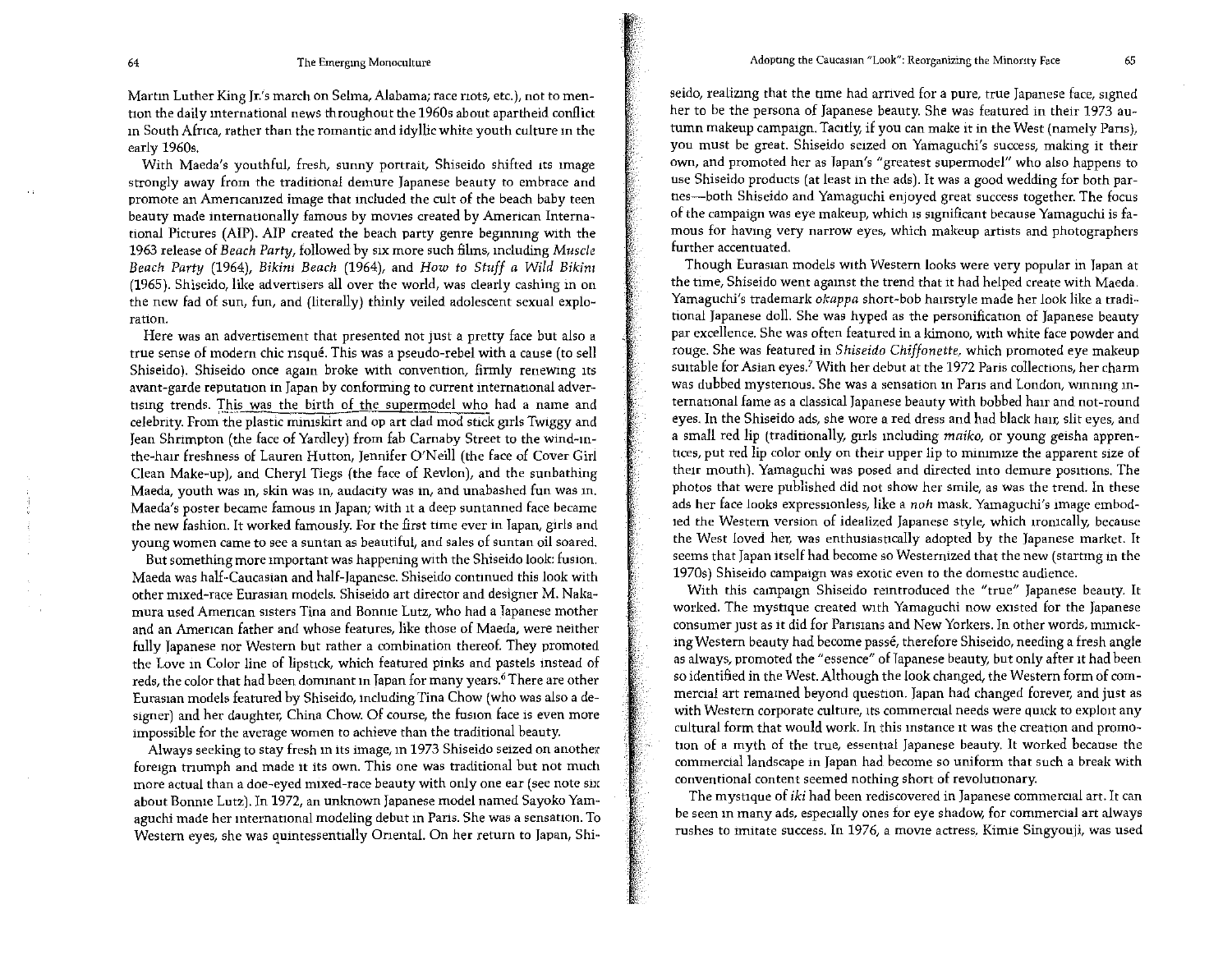In Shiseido ads. Similar to Yamaguchi, Singyouji has a plam, mask-like face with slit eyes. The operant phrase in the Singyouji ads was *yureru, manazasi*  $\beta$  (swaying look), which emphasized the *iki* of chic, subtle flirtation with the eyes. Already in the 1970s Shiseido was driving to expand its market into foreign countries. It continued this effort by stressing its identity as a distinctly  $Iapa$ nese company to find a unique niche among all the competition. Thus, Shiseido associated its corporate image and products with an idealized Euro version of Japanese physical beauty that appealed most to foreign consumers.

During the 1980s and 1990s, some leading Japanese cosmetic companies. such as Shiseido, Kanebo, and Kose, actively engaged in global markets to boost stagnant domestic profits. To this end they established offices In Europe, the United States, and throughout ASIa. Shiseido started to create many faces of beauty. To execute its global marketing strategy, Shiseido created an in-house ad department in Tokyo, which closely works with local companies to translate and tailor the basic message of their ads to each market. Their UV-White skin care and cosmetics line IS a good example of how this philosophy works In practice (Herskovitz, 1997). In Japan, where UV-White IS Shiseido's second most popular product line, ads feature a Japanese model demonstrating how the product prevents skin from darkening. The underlying theme is that skin protection YIelds whiter skin, which has come back mto vogue throughout Southeast ASia. The message remains the same In other ASIan markets, but local models are used. However, in Europe and the United States, the whitening emphasis is supplemented by a focus on UV protection, with local models demonstrating the product. Thus, one product is given two distinctly different identities and use values depending on the target audience, one mainly aesthetic and the other pseudo-medicinal.<br>The face of Shiseido varies from models to movie stars, and the age range

The face of Shiseido vanes from models to mOVIe stars, and the age range  $\gamma_\text{M}$  stretches from teens to late forties. The company has always associated itself with the Miss Shiseido Image. In the early twentieth century, there were perhaps twenty Miss Shiseidos at any one time.<sup>8</sup> There were more than one so that they could travel throughout Japan, giving sales and promotional pitches. But after World War II, with the development of much more powerful mass media and the advent of the supermodel, Shiseido began to have one flagship face, as we have seen with Maeda and then Yamaguchi. Thus, the ideal of beauty, like any absolute, became perspectivally narrowed to just one set of parameters, one face. Since the 1980s, when the company sought a new global image for itself, it  $q^{\prime}$  .  $\sim$ employed French artist Serge Lutens as its image creator. According to Shiseido's description, he is dedicated "to creating a new concept of beauty derived from the meetmg of Oriental, and Western (European and Amencan) cultures, and to creating the colors and images of Shiseido makeup." This is essentially the engineering of a fusional face that belongs to practically no one (Kramer, 2000). His imagination roams freely from classical Greek motifs featured in his 1989 collection to the Russian supremacist influences in the 1991 collection Les *Suprematistes.* 

Recent trends stress natural beauty. In the 1990s, m addition to preventmg skin from aging, whitening (hardly a natural process) became an important theme. Medicated or nonmedicated cosmetics, effective for whitening *(bihaku)* such as UV-White (Shiseido), Faircrea (Kanebo), Antellige (Kosei), and Lumiera Whitissimo (Pola), are promoted for their ability to prevent freckles. Following first the West's obsession with the sun and then its awareness of the skin damage that prolonged exposure causes, Japanese compames are followmg this trend. Iromcally these products are sold to preserve natural skin color, when, of course, it is natural to tan in the sunlight. According to Shiseido's promotional materials for 1999, that season's makeup featured a translucent yet matte-textured complexIOn. The enhancement of the radiance of the cheeks was supposed to generate a look of "natural elegance." Eye makeup became less pronounced with a more natural look. The new eye was one that had an artificial eye line and little else. The 1999 season's lips featured a "healthy translucent radiance," along with the striking use of red lipstick.

As Williamson (1994) notes, such products are pitched as magical potions that absurdly promise that as scientific cultural artifacts, only they can evoke nature. Nature becomes, through the incantatory power of cosmetic advertising, an industrial product. The "natural look" can be had, but only at the price of some cosmetics. And by the means of this idolic form of communication, the self as face becomes identical with the "look," which is identical with the powers of the cosmetic alchemy (Kramer, 1997). All are one, *pars pro toto*. The model in the ad is the look, she is Shiseido, and you can be the look, toO, you can become her, your face can become a Shiseido face, a beauty, but only if you buy the magic potion.

#### FOREIGN MANUFACTURERS IN JAPAN

According to Root and Root (1993), in order of market size and share, the top cosmetic manufacturers in Japan are Shiseido, Kao, Kanebo, Pola, and Kobayashi Kose, respectively. Though not in the top five, French and U.S. cosmetic compames are also successful in exporting their products to Japan. American cosmetics that enjoy popularity include Max Factor, Hélène Curtis, Estée Lauder, and Clinlque. Histoncally speaking, of the American marketers Max Factor has had the greatest impact on Japanese beauty. Max Factor established his cosmetic company in 1953. In 1987, the company was replaced by the new Max Factor KK in Tokyo. In 1991, Procter and Gamble, who had started busmess in Japan In 1972 as a joint venture with Nippon Sunhome, acquired Max Factor.

Throughout the development of the motion picture industry in the early 1900s, Max Factor (the man) was Instrumental in providing makeup consultation and expertise to American movie stars, including Elizabeth Taylor, Greta Garbo, Bette Davis, and Judy Garland. The innovations of various foundation lines, lipstick shades, and eye shadows later formed what was known as the system of

 $\frac{1}{2}$  0  $\iota^{\mathfrak{a}\setminus \mathfrak{y}'}$ 

 $\int_0^a$ 

"'-  $\sqrt{2}$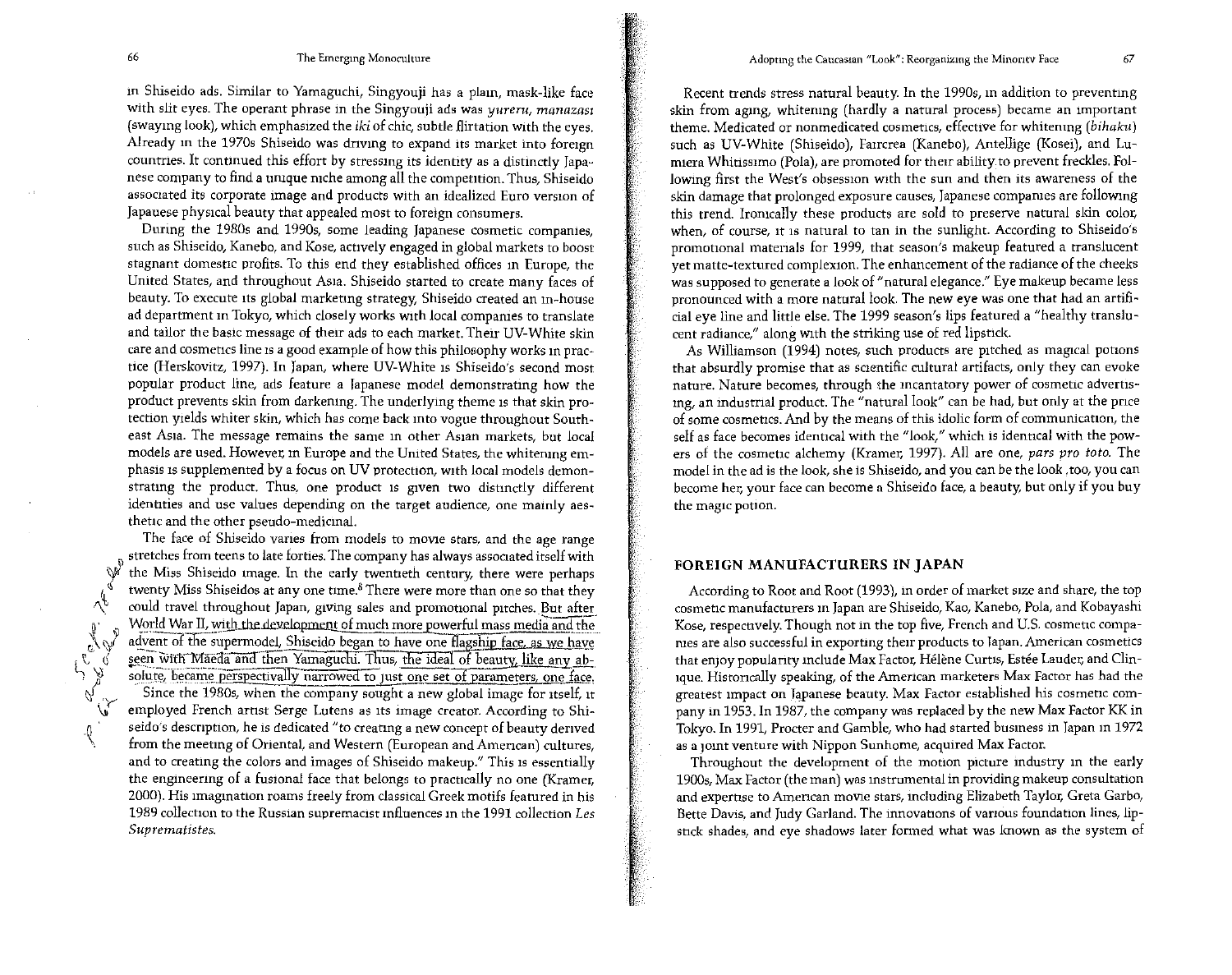color harmony. The most well-known creations include the Max Factor Lip Gloss, which appeared in 1930, the Beauty Calibrator in 1932, Pan-Cake Make-up In 1937, Pan-Stick Make-up in 1948, Erace (cover-up stick) in 1954, and waterproof makeup in 1971. In 1959, Max Factor introduced the idea of marketing to Japan and launched a sales campaign for Roman Pink lipstick.

Not accidentally, during the 1950s and early 1960s a spate of Hollywood and Italian films that were enormously popular worldwide, mcluding in lapan, featured Rome as their romantic setting. The rage began in 1953 with Audrey Hepburn, who had started modeling at age twenty-two. She made her Amencan film debut m *Roman Holiday* (1953) playmg opposite Gregory Peck. Hepburn, who was hugely popular In Japan, won the Academy Award for Best Actress for her work m this film. That was followed by *Charade* (1963), in which she starred with Cary Grant. In 1955, *To Catch a Thief* featured Cary Grant and Grace Kelly. Alfred Hitchcock won an Academy Award for best Cinematography for this film. In 1954, the Trevi Fountam became a mainstay In romantic American films, beginning with *Three Coms in the Fountain*, for which Sammy Cahn and Jule Styne won the Academy Award for best song (of the same name). In 1956 and 1957 Fedenco Fellim won back-to-back Academy Awards for best foreign film *(La Strada* and *Nights of Cabiria)*. Again in 1960, Fellini gained international acclaim for his hit *La Dolce Vita*, and in 1962 Marriage Italian Style was released, featuring Sofia Loren and Marcello Mastroianni, who was nominated for an Academy Award for his work on this film. *Marriage Italian Style won the Golden Globe Award for best foreign language* film.

Our point is that during the 1950s and extending into the 1960s romantic exoticism was portrayed by two European capitals, Rome and Paris (notably *The* Last Time I Saw Paris, 1954, featuring Elizabeth Taylor, and the film *An Amer*ican in Paris, 1951). Rome had cachet, and stars like Audrey Hepburn, Grace Kelly, and Sofia Loren set the fashion pace. In films like *Funny Face (1957),*  stanng Hepburn and Fred Astaire, and *Cover Girl* (1944), starring Gene Kelly and Rita Hayworth, Hollywood presented a synergy of intertextual semiosis by combining high fashion with the debonair romance of classical musical stars, such as Kelly and Astaire, with Rome and Paris. Each component-the stars, the settings, and the look (the fashion)---became integral, one with the others. Max Factor the man created their look, and Max Factor the cosmetic company massmarketed the look.

The 1959 Max Factor lipstick campaign made extensive use of the mass media. The hook phrase was "even statues in Rome can be revitalized by our Roman Pink." It was a very sensational campaign, influencmg the way the Japanese cosmetics industry sold their products domestically. In 1965, Max Factor mtroduced a new eye shadow, called fascmated eyes, and makeup foundation. These products changed Japanese traditional makeup usage from white powder to makeup foundation, which can be applied under any condition, for example, during the summer or on rainy days. In the Japanese movie *Karumen* 

*kokyou ni kaeru (Carmen Comes Home,* 1951), directed by Kelsuke Kinoslta! Max Factor Pan-Cake foundation was used so that the actor's makeup would not come off easily. It was new to the Japanese cmema mdustry. Because the cinema is a powerful motor of cultural innovation, especially in the areas of fashion and beauty, pancake-type foundation gained popular acceptance. To add to the already formidable inertia of this cinematic influence, in 1959 Akiko Kojima became the first Japanese woman to win the Miss Universe beauty contest, and Max Factor, a sponsor of the contest, quickly capitalized on her victory, producmg Akiko lipstick for the Japanese market. It was very popular. Thus, Max Factor contributed to creating the beauty culture of eye makeup in Japan and introduced marketing techniques for cosmetics sales there.

## **CONCLUSION**

r

It

 $\mathbb{R}$ 

Japanese ideals of beauty have gone through two fundamental changes, both caused by foreign influences, first Chinese and then Western. Because people judge and are judged on the basis of their physical appearance, beauty. plays an important role in society. In practice, societies treat beauty as absolute values, but the fact is that beauty is culturally determined and societies differ radically in their definitions of what constitutes beauty. However, in recent decades a tremendous reduction and narrowing of what constitutes beauty has been occurrmg. This IS largely due to the power of mass marketmg on a global scale.

This chapter describes how physical beauty has become commercialized through the mass marketing of cosmetics. Most recently, the cross-cultural influence of Western standards of beauty has been dominant in Japan. Historically the ideal of physical beauty and cosmetics usage in Japan can be divided into three main periods: (1) the pre-Meiji period (before  $1868$ ), (2) the Meiji and Taisho periods (1868-1926), and (3) the Showa and Heisel periods (1926 to the present). In each of these periods the Japanese ideal of physical beauty went through major transformations. During the pre-Meiji period, a round face with round cheeks, a large forehead, and downward-slanting eyes characterized the ideal of physical beauty. The most common makeup was *oshiroi* (white powder) and *beni* (rouge). Fair skin was the most important characteristic of female phYSIcal beauty. A *nulcabukuro* (a small bag of nce bran) was widely used for washing one's face to achieve this effect. This version of beauty most probably originated with Chinese influence during the eighth century.

However, during modernization/Westermization (the Meiji and the Taisho periods), this ideal of physical beauty was gradually Westermized, and a standardization of ideal physical beauty based on new hair and clothing styles emerged. The pre-Meiji value on white skin dovetailed easily with the new Western stress on Caucasoid characteristics. In the 1960s the value of an outdoorsy, less demure, more dynamic or spunky beauty in the fashion of Brigitte Bardot and Audrey Hepburn emerged. With it, a tanned skin became fashion-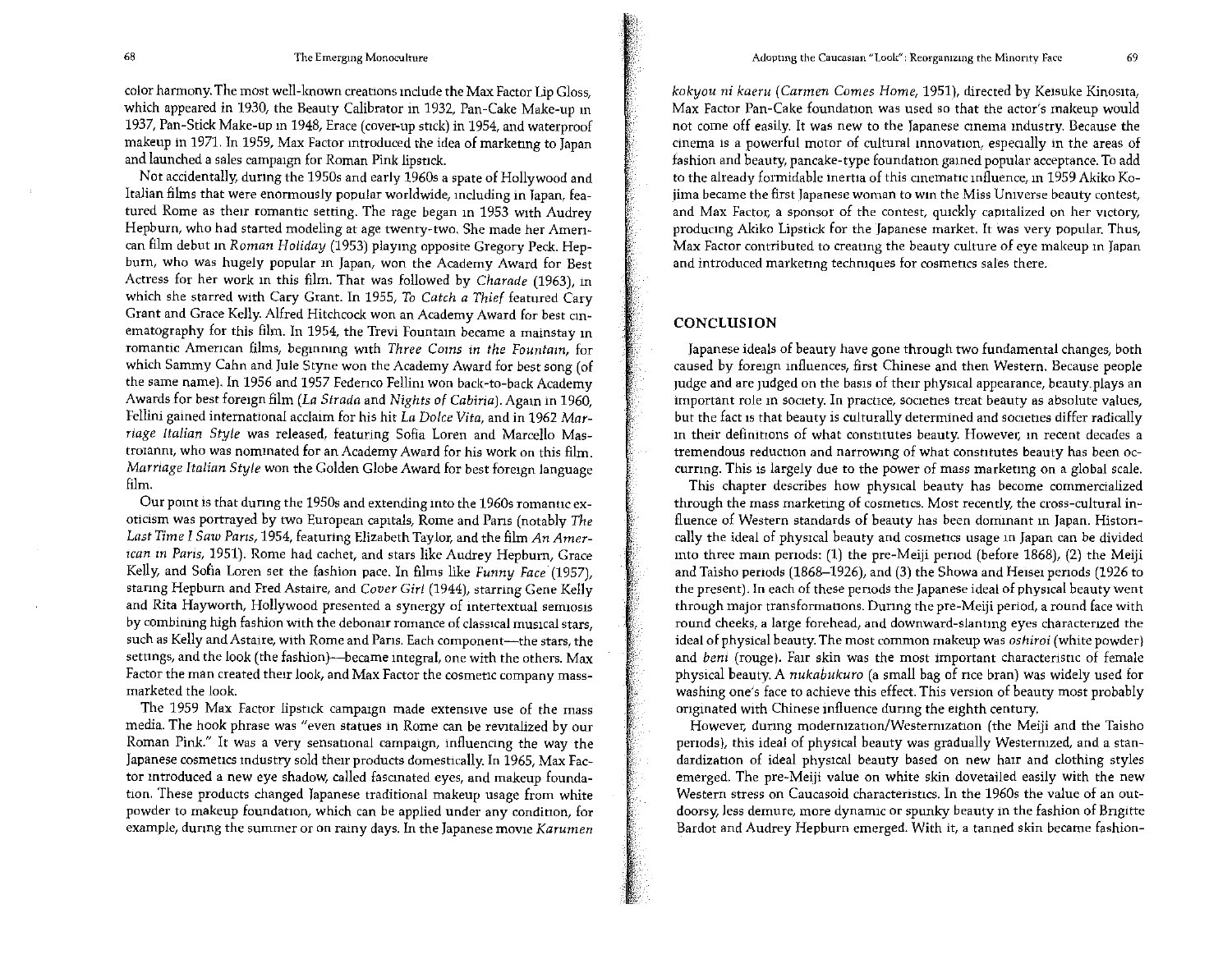able. Other physical features changed. Thus, big eyes, double-edged eyelids, curly hair, a pronounced bust line, and a straight nose became the new standard of beauty. During this penod all cosmetics and fashion styles were geared toward achievmg a umquely Western look that was promulgated by mass marketing. Caucasian models were used in Japan to promote elite products (Kramer, 1999). Therefore, during the 1950s and early  $1960s$  cosmetics that promised whiter skin and "improved" Westernized features were m greater demand and usage than the traditional style.

Dark skin (induding a tanned complexIOn) was considered a defect. But durmg the mid- to late 19605 Japan followed the Western trend of the youthful, sun-and-fun beach beauty. The once negative connotation of tanned skin, which mdicated that a woman worked outdoors, was replaced by the woman who played outdoors. The earlier stress on white skin in Japan had been a class marker, for elite women did not have to work In the fields. As noted, this was a concept of beauty introduced from China during the T'ang dynasty (eighth century), when Japan was heavily mfluenced by all things Chinese (i.e., language, religion, education, artistic styles, clothing, forms of government, etc.). This prejudice toward whiter, fairer skin would be challenged for a short time In the 1960s and early 1970s, when the influence of the Amencan youth culture was powerful in Japan. The older standard of fair skin and demure *iki-style* expression, as opposed to the Western style of frank emotional expression and ostentatious display of sexuality, staged a comeback later in the 1970s. The old standard of white skin and the new version dovetailed in the persona of supermodel Yamaguchi. The theme of this ideal of phYSIcal beauty was that a whiter compleXion hides many defects.

However, for Japanese women, m the long run achievmg this ideal of beauty has proven to be unattainable. Few actual Japanese women can look like a virtual, kimono-clad, bob-haired supermode1. Neither the Western ideal nor the Western ideal of Onental beauty embodied by Yamaguchi makes much sense to a typical Japanese woman. But this is part of the marketing plan. For if the ideal were easily attained, two things would result that would be bad for the cosmetics industry. First, sales would drop because once achieved, women would quit buying m an endless effort to attain the ideal. Second, It would be difficult to keep "the look" fresh by unilaterally remventing the beauty myth penodically. This is why the new face of beauty bemg created by Shiseido makes perfect sense. It is a fusion face that combines Western with Japanese features that IS practically unattainable except In mixed-blood persons like one of their supermodels, Maeda. All of this indicates the power of cultural impenalism as It has Impacted the very self-esteem of Japanese women. But also, WIth Shiseido's ambition to appeal to a global market, this chapter demonstrates why that company would be moving aggressively to invent a postmodern face that fuses racial characteristics, transcending market and racial boundaries.

The overall goal is to make women feel inadequate and to keep them feeling that way. The emergence of the new Virtual mixed-race global face will do Just

that. Its exoticism is unmatched in actuality. This is a marketing ploy that is now deeply entrenched in Japan as its culture has industrialized and commercialized. Thus the very psyche of Japanese men, women, and children is being systematically mampulated, effecting the self-esteem of millions, encouraging them to work harder to achieve a goal that IS Impossible because (1) it cannot be actualized and (2) it is periodically reengineered with the attendant introduction of new lines of cosmetics, clothing, and hair fashions that make the things one already owns obsolete. The modern fashion industry thrives on the passing seasons, which constitute the passing of fashions. One is always on the verge of being out of fashion, thus keeping the circle of production/consumption moving. This includes the face. Faces, phenotypic "looks," go out of fashion now just like clothes, keeping woman anxious to not fall out of favor, to become ugly. The old value of harmony has been replaced across the board, mcluding with one's own body, with self-dissatisfaction and continual striving.

### NOTES

 $\mathbb{R}^2$ ri'; ~!-

> t-1j'

 $\mathbf{r}$ ~{

 $\mathbb{R}$ 

 $\mathbb{R}$  .

1. The *telenovela* form of soap opera, now enJoYIng enormous populanty throughout the third world, originally was (and still is) designed specifically to be a vehicle for showcasing commercial products and lifestyles. The original writers and producers worked in pre-Castro Cuba. When the revolution occurred, they took their efforts to other Latm Amencan audiences. Today, this form (which ultimately ongmated in the United States as daytime serial melodramas, first on radio and then TV, well before Latin American countries even had television systems) is now a very powerful motor of cultural production.

2. This stress on the value of virginity is evident in the era's literature. For instance in Futabatei Shimei's *Heibon* (About mediocrity), published in 1907, and Mori Ougai's *Vita Sexualis (1909).* 

3. In 1994, Sakuko Matsui of Sydney University set out to revise John Clark's onginal English translation of Kuki's 1930 work on the "structure" (a curious choice of terminology itself in relation to iki) of iki. To this end he visited the Kuki archives at Konan University in Kobe to double-check the original notes and quotations. Matsui attempts to illustrate the great difficulty one encounters 10 trymg to translate the terms *SUl* and iki. He cites a passage as an example of how vastly different two translators can be. The first is from a recent publication on Kuki, and the second is his and Clark's more recent version. Version A: "She who wears her kimono in the style of iki, having attained by necessity a state of Buddhist deliverance, gathers uncommon grasses in a rarefied atmosphere redolent of amour-gožt." Version B: "People who live for iki must reach emancipation where they live in the thin air of amour-gožt by picking bracken." Here, with the help of one of Kuki's translators, we see the difficulty we face when discussing the meanmg of *iki* (and *sui).* 

4. Established in the Ginza district in Tokyo in 1872, Shiseido is today a global manufacturing and sales corporation in the fields of cosmetics, salons, pharmaceuticals, toiletries,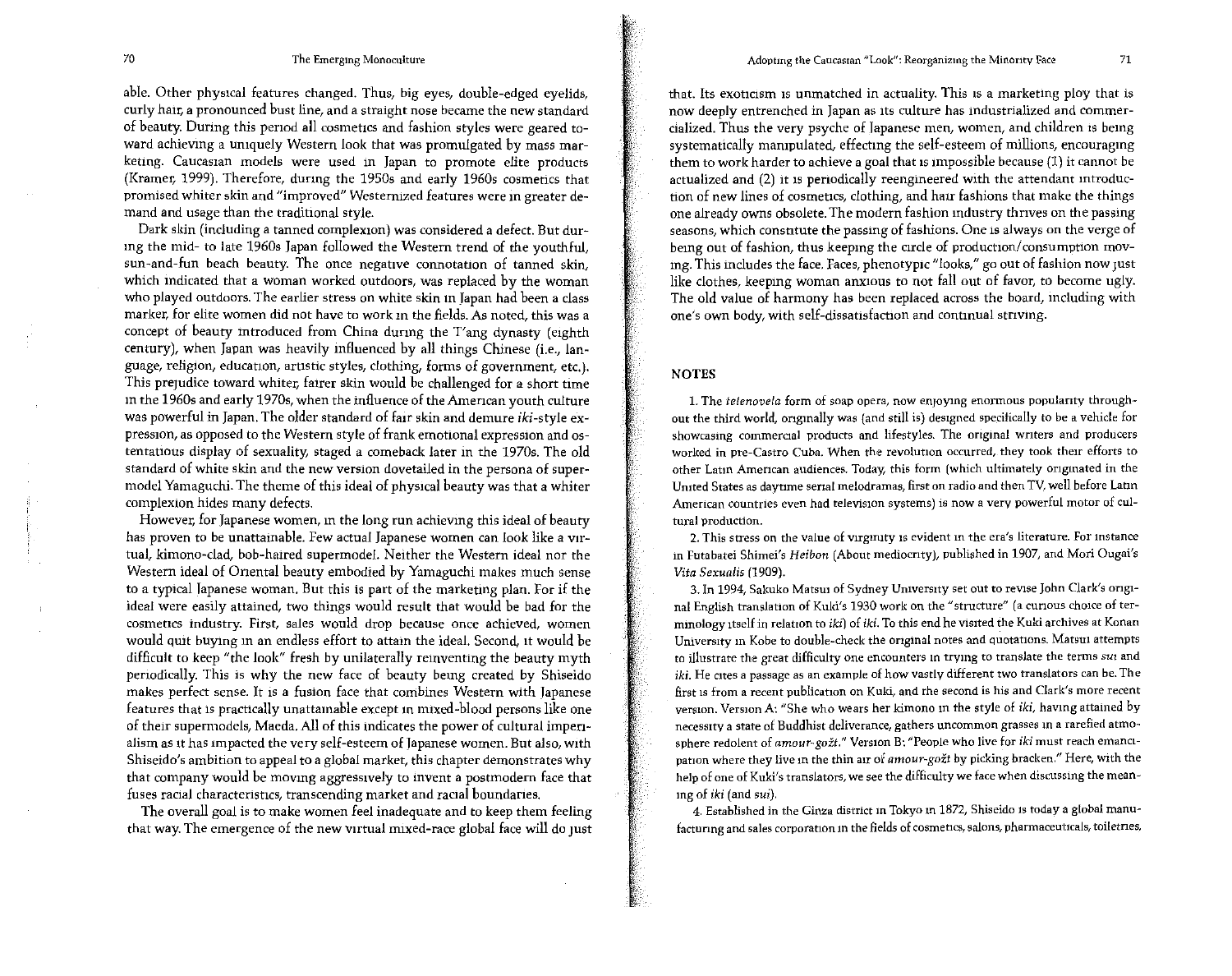P. *C* 

:if

 $~\cdots$ IJ

 $\mathfrak{g}$  ,

~, " ;~'

> **Income Comment** : *.t:.*  i!.  $\mathfrak{f}% _{0}$

> , *t*

and nutrition products. After mauguratmg Its global busmess with sales to Taiwan In 1957, Shiseido began marketmg to Europe in 1963 and to the Untted States In 1965. In Japan, Shiseido has long been considered an important force in the arts through its product designs and advertisements-which were originally overseen by the company's first president, Shinzo Fukuhara. Shiseido currently orgamzes exhibitions of contemporary art m two public galleries in Tokyo and mounts permanent installations in the Shiseido Art House and the Shiseido Corporate Museum in Kategawa. It also publishes a monthly magazme of culture and fashion.. called *Hanatsubaki.* 

5. The ad is featured with a brief explanation in several languages. The Englishlanguage page IS at http://www.shiseido.co.Jp/h/h0012arh/html/artp0007.

6. You can see one of Shiseido's promotional ads using the Lutz sisters at http:// www.nyu.edu/greyart/exhibits/shiseido/pop12.htm. Also mterestmg IS how Nakamura touched up the photo, removing Bonnie Lutz's left ear to enhance the silhouette of the two faces.

7. You can see some of her photographs at a Shiseido Web site dedicated to her, http://www.a2galler.com/html/SMITH/jp04.

8. A group picture of all the Miss Shiseidos taken in 1934 can be seen on the Web at http://www.nyu.edu/greyart/exhibits/shiseido/5wom2.

#### REFERENCES

Barthes, R. (1973). *Mythologies*. New York: Noonday Press.

- Bornoff, N. (1991). *The pink samurai: Love, mamage, and sex* m *contemporary Japan,*  New York: Pocket Books.
- Cash, T. F. (1981). PhYSIcal attractiveness: An annotated bibliography of theory and research in the behavioral sciences. JSAS Catalogue of Selected *Documents* in Psy*chology,* 11, 85.
- Cash, T. F., & Wunderle, J. M. (1987). Self-monitoring and cosmetics use among college women. *The Journal of SOCial Psychology,* 129, 349-355.
- Cash, T. F., & Rossi, J., & Chapman, R. (1985). Not just another pretty face: Sex roles, locus of control, and cosmetics use. *Personality and Social Psychology Bulletin,*  11, 246-257.
- Cox, C.L., & Glick, W.H. (1986). Resume evaluations and cosmetics use: When more is not better. *Sex Roles,* 14, 51-58.
- Dale, P. (1986). *The myth of Japanese umqueness.* New York: St. Martin's Press.
- Diamond, J. (1993). *The third Chimpanzee.* New York HarperCollins.
- Dion, K., Berscheid, E., & Walter, E. (1972). What IS beautiful is good. *Journal of Personality and SOCIal Psychology,* 24, 285-290.
- Eliade, M. (1998). *Myth and reality.* Prospect HeIghts, IL: Waveland Press.
- Ewen 5., & Ewen, E. (1992). *Channels of desire: Mass Images and the shapmg of* Amer~ *ican consciousness.* Minneapolis: University of Minnesota Press.
- Gebser, J. (1949/1985). The ever-present origin (N. Barstad & A. Mickunas, Trans.). Athens: Ohio University Press.
- Gudykunst, W., &: Kim, Y. (1997). *Communlcatmg with strangers: An approach to* m~ *tercultural communicatIOn* (3rd ed.). New York: McGraw Hill.
- Herrnstem, R., & Murray, C. (1994). *The bell curve: lntelligence and class structure* In *American life.* New York Free Press.
- Herskovitz, J. (1997). Shiseido makes over the way it sees international markets. Adver*tismg Age,* 68 (October 27), 3.
- Ikeda, R., & Kramer, E. (2002). *Ibunka komyunikeshon nyumon (2nd ed.)* [Introduction to intercultural communication]. Tokyo: Yuhikaku Press.
- lung, C. (1981). *The archetypes and the collective unconscious* (collected works of C.G. lung vol. 9, part 1) (H. Read, Ed.). Princeton, NJ: Princeton Umverslty Press.
- Kramer, E. (1992). *ConscIOusness and culture: An IntroductIOn* to *the thought of Jean Gebser.* Westport, CT: Greenwood.
- Kramer, E. (1993). The origin of television as civilizational expression. In K. Haworth, J. Deely, & T. Prewitt (Eds.), *Semiotics 1990: Vol. 6, Sources in Semiotics* (pp. 28-37). New York: UnIVersIty Press of Amenca.
- Kramer, E. (1994). Making love alone: Videocentnsm and the case of modern pornography. In K.A. Callihan (Ed.), Ideals of feminine beauty: Philosophical, social, and *cultural dimenSIOns* (pp. 78-98). Westport, CT: Greenwood.
- Kramer, E. (1997). *Modern/postmodern: Off the beaten path of antimodernism.* Westport, CT: Praeger.
- Kramer, E. (1999). *Gatatsu* and cultural judo. Paper presented at the annual conference of the International Tean Gebser Society. Matteson, IL.
- Kramer, E. (2000). Cultural fusion and the defense of difference. In M. Asante & J. Min (Eds.), *Soctocultural Conflict between African and Korean Americans* (pp. 183-230). New York: Umverslty Press ot Amenca.
- Kramer, E., & Ikeda, R. (2000). The changing faces of reality. *Keto Communication Revtew,* 22, 79-109.
- Kuki, S. (1930). *The structure of Iki.* (M. Otake, Trans.). Unpublished doctoral dissertation, Syracuse University, Syracuse, NY.
- Lacan, J. (1982). *Ecrits.* (A. Sheridan, Trans.). New York: Norton.
- Lyotard, J.-F. (1984). *The postmodern condition: A report on knowledge.* Minneapolis: Umversity of Minnesota Press.
- McLuhan, M. (2001). *The medium is the massage*. Corte Madera, CA: Gingko Press.
- Miller, R.A. (1978). The spirit of the Japanese language. *Journal of Japanese Studies*, 3, 251-298.
- Miller, L. C. & Cox, C. L. (1982). For appearances' sake: Public self-consciousness and makeup use. *Personal and SOCial Psychology Bulletm,* 8, 748-751.
- Mizuo, J. (1998). *Keshouhin no brando shi* [A history of brands of cosmetics]. Tokyo: Chuo-kouronsha.
- Mumford, 1. (1966). *The myth ot the machine: Techmcs and human development.* New York: Harcourt, Brace and World.
- Murasawa, H. (1987). Bijin shinkaron [The theory of evolution of beautiful woman]. Tokyo: Tokyo-Shoseki.
- Root, D. L., & L. M. Root. (1993). New perspective on the Asian cosmetic market. *Drug and Cosmetic Industry,* 153 (November), 28-35.

Said, E. (1979). *Ortentalism.* New York: Random House.

- Shimamon, M. (1998). *Koukoku no hiromtachi* [Heromes of advertisements]. Tokyo: Iwanaml.
- Wagatsuma, H., & Yoneyama, T. (1967). *Henkenn no kouzou* [Structures of prejudice]. Tokyo: Nihon Housou Kyoukal.